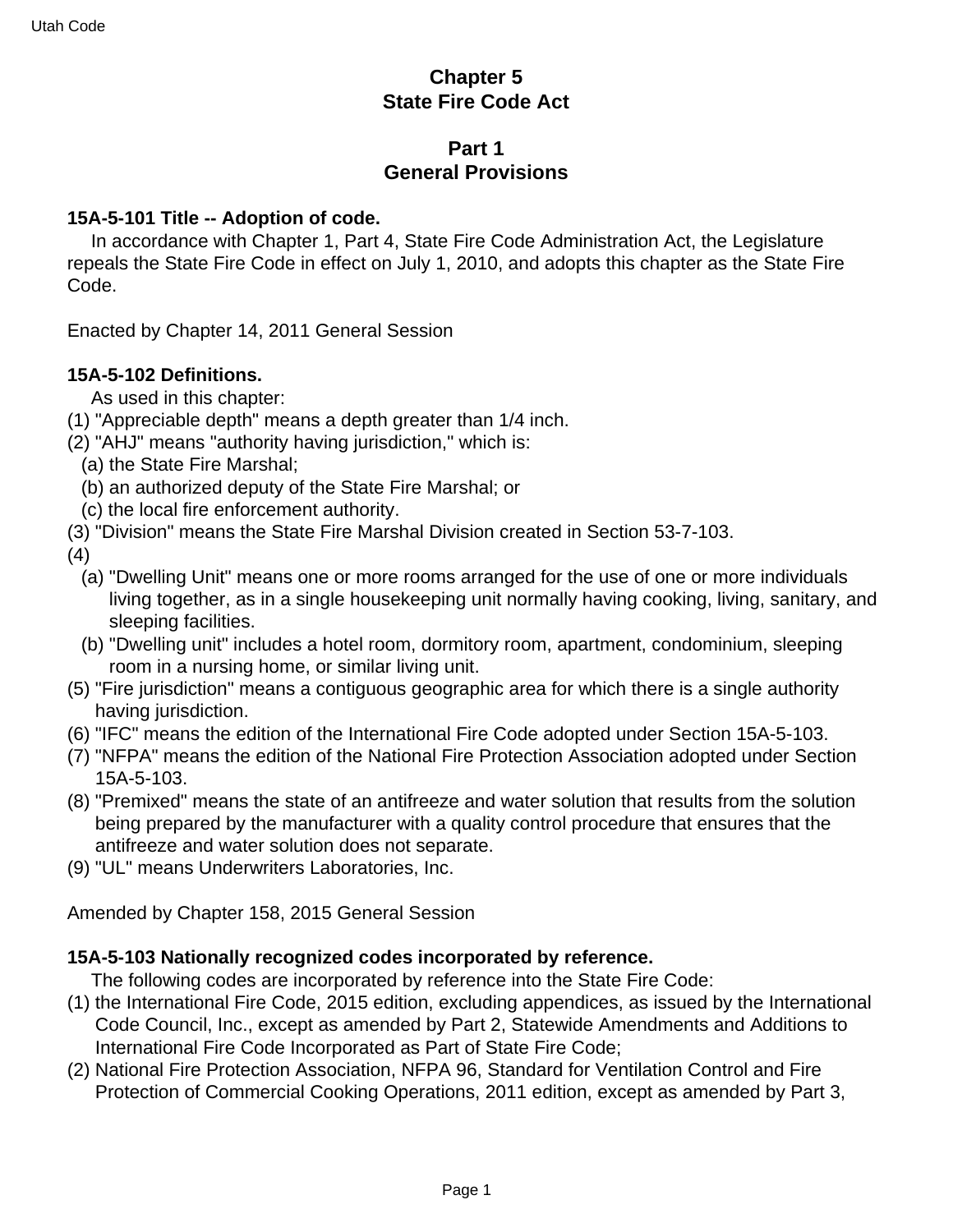Amendments and Additions to National Fire Protection Association Incorporated as Part of State Fire Code; and

(3) National Fire Protection Association, NFPA 1403, Standard on Live Fire Training Evolutions, 2012 edition, except as amended by Part 3, Amendments and Additions to National Fire Protection Association Incorporated as Part of State Fire Code.

Amended by Chapter 216, 2016 General Session

# **Part 2 Statewide Amendments and Additions to International Fire Code Incorporated as Part of State Fire Code**

#### **15A-5-201 General provisions.**

The amendments and additions in this part to the IFC are adopted for application statewide.

Enacted by Chapter 14, 2011 General Session

### **15A-5-202 Amendments and additions to IFC related to administration, permits, definitions, and general and emergency planning.**

- (1) For IFC, Chapter 1, Scope and Administration:
	- (a) IFC, Chapter 1, Section 102.5, is deleted and rewritten as follows: "102.5 Application of residential code. If a structure is designed and constructed in accordance with the International Residential Code, the provisions of this code apply only as follows: 1. The construction and design provisions of this code apply only to premises identification, fire apparatus access, fire hydrants and water supplies, and construction permits required by Section 105.7. 2. This code does not supercede the land use, subdivision, or development standards established by a local jurisdiction. 3. The administrative, operational, and maintenance provisions of this code apply."
	- (b) IFC, Chapter 1, Section 102.9, is deleted and rewritten as follows: "102.9 Matters not provided for. Requirements that are essential for the public safety of an existing or proposed activity, building or structure, or for the safety of the occupants thereof, which are not specifically provided for by this code, shall be determined by the fire code official on an emergency basis if:
		- (a) the facts known to the fire code official show that an immediate and significant danger to the public health, safety, or welfare exists; and
		- (b) the threat requires immediate action by the fire code official. 102.9.1 Limitation of emergency order. In issuing its emergency order, the fire code official shall:
			- (a) limit the order to require only the action necessary to prevent or avoid the danger to the public health, safety, or welfare; and
			- (b) give immediate notice to the persons who are required to comply with the order, that includes a brief statement of the reasons for the fire code official's order. 101.9.2 Right to appeal emergency order. If the emergency order issued under this section will result in the continued infringement or impairment of any legal right or interest of any party, the party shall have a right to appeal the fire code official's order in accordance with IFC, Chapter 1, Section 108."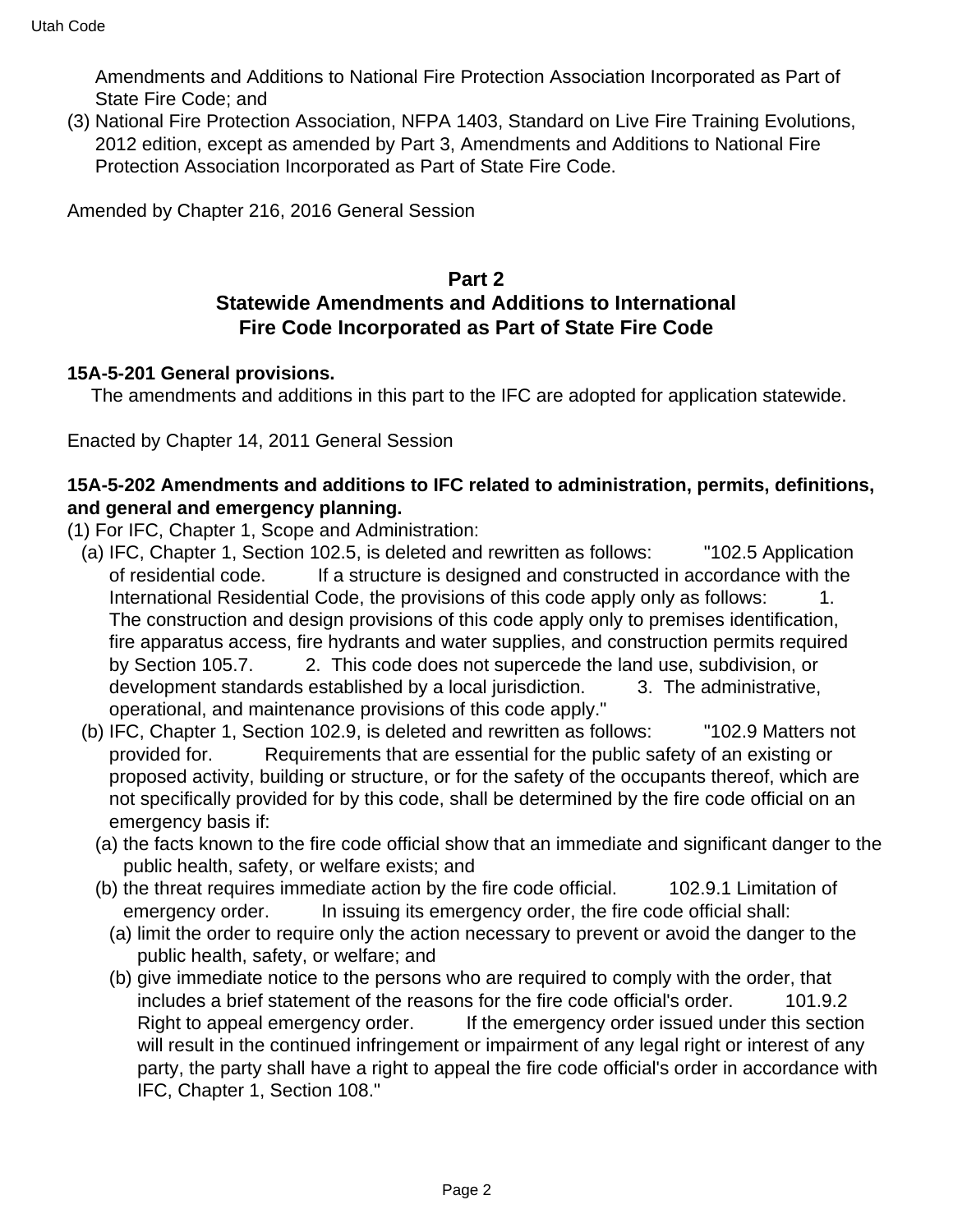- (c) IFC, Chapter 1, Section 105.6.17, Flammable and combustible liquids, is amended to add the following section: "12. The owner of an underground tank that is out of service for longer than one year shall receive a Temporary Closure Notice from the Department of Environmental Quality and a copy shall be given to the AHJ."
- (d) In IFC, Chapter 1, Section 108, a new Section 108.4, Notice of right to appeal, is added as follows: "At the time a fire code official makes an order, decision, or determination that relates to the application or interpretation of this chapter, the fire code official shall inform the person affected by the order, decision, or determination of the person's right to appeal under this section. Upon request, the fire code official shall provide a person affected by an order, decision, or determination that relates to the application or interpretation of this chapter a written notice that describes the person's right to appeal under this section."
- (e) A new IFC, Chapter 1, Section 108.1.1, Application of residential code, is added as follows: "108.1.1 Application of residential code. For development regulated by a local jurisdiction's land use authority, the fire code official's interpretation of this code is subject to the advisory opinion process described in Section 13-43-205 and to a land use appeal authority appointed under Section 10-9a-701 or 17-27a-701."
- (f) IFC, Chapter 1, Section 109.3, Notice of violation, is deleted and rewritten as follows: "109.3 Notice of violation. If the fire code official determines that a building, premises, vehicle, storage facility, or outdoor area is in violation of this code or other pertinent laws or ordinances, the fire code official is authorized to prepare a written notice of violation that describes the conditions deemed unsafe and, absent immediate compliance, specifies a time for reinspection."
- (2) For IFC, Chapter 2, Definitions:
	- (a) IFC, Chapter 2, Section 202, General Definitions, the following definition is added for Ambulatory Surgical Center: "AMBULATORY SURGICAL CENTER. A building or portion of a building licensed by the Utah Department of Health where procedures are performed that may render patients incapable of self preservation where care is less than 24 hours."
	- (b) IFC, Chapter 2, Section 202, General Definitions, FOSTER CARE FACILITIES is amended as follows: the word "Foster" is changed to the word "Child."
	- (c) IFC, Chapter 2, Section 202, General Definitions, Occupancy Classification, Educational Group E, Day care facilities, is amended as follows: On line three delete the word "five" and replace it with the word "four". On line four after the word "supervision" add the words "child care centers."
	- (d) IFC, Chapter 2, Section 202, General Definitions, Occupancy Classification, Educational Group E, Five or fewer children is amended as follows: On line one the word "five" is deleted and replaced with the word "four" in both places.
	- (e) IFC, Chapter 2, Section 202, General Definitions, Occupancy Classification, Educational Group E, Five or fewer children in a dwelling unit, the word "five" is deleted and replaced with the word "four" in both places.
	- (f) IFC, Chapter 2, Section 202, General Definitions, Occupancy Classification, Educational Group E, a new section is added as follows: "Child Day Care -- Residential Certificate or a Family License. Areas used for child day care purposes with a Residential Certificate R430-50 or a Family License, as defined in Utah Administrative Code, R430-90, Licensed Family Child Care, may be located in a Group R-2 or R-3 occupancy as provided in Residential Group R-3, or shall comply with the International Residential Code in accordance with Section R101.2."
	- (g) IFC, Chapter 2, Section 202, General Definitions, Occupancy Classification, Educational Group E, a new section is added as follows: "Child Care Centers. Areas used for Hourly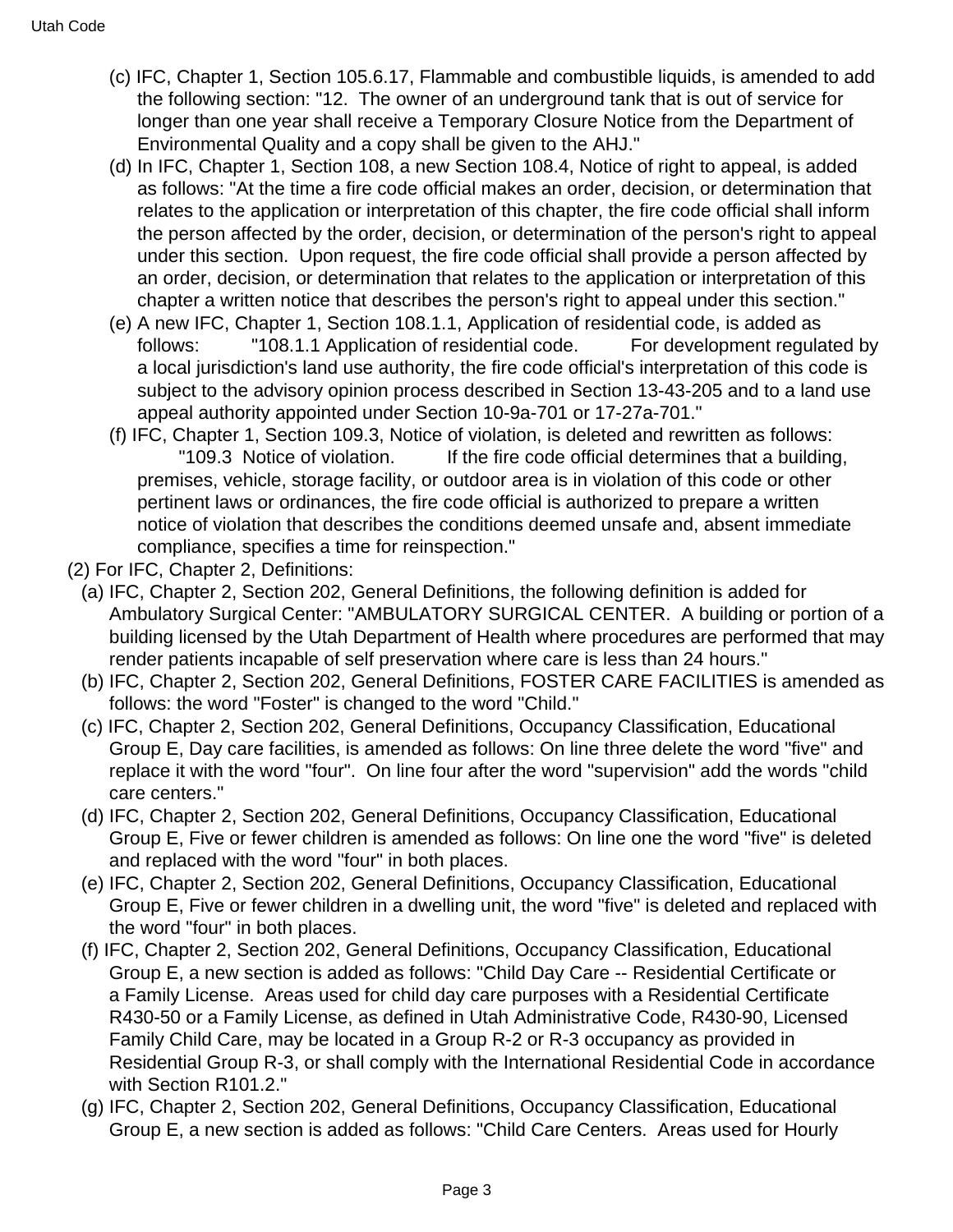Child Care Centers, as defined in Utah Administrative Code, R430-60, Child Care Center as defined in Utah Administrative Code, R430-100, or Out of School Time Programs, as defined in Utah Administrative Code, R430-70, may be classified as accessory occupancies."

- (h) IFC, Chapter 2, Section 202, General Definitions, Occupancy Classification, Institutional Group I, Group I-1, is amended as follows: Insert "Type I" in front of the words "Assisted living facilities".
- (i) IFC, Chapter 2, Section 202, General Definitions, Occupancy Classification, Institutional Group I, Five or fewer persons receiving care is amended as follows: On line four after "International Residential Code" the rest of the section is deleted.
- (j) IFC, Chapter 2, Section 202, General Definitions, Occupancy Classification, Institutional Group I, Group I-2, is amended as follows:
	- (i) On line three delete the word "five" and insert the word "three".
	- (ii) On line six the word "foster" is deleted and replaced with the word "child".
	- (iii) On line 10, after the words "Psychiatric hospitals", add the following to the list: "both intermediate nursing care and skilled nursing care facilities, ambulatory surgical centers with five or more operating rooms, and Type II assisted living facilities. Type II assisted living facilities with five or fewer persons shall be classified as a Group R-4. Type II assisted living facilities with at least six and not more than 16 residents shall be classified as a Group I-1 facility".
- (k) IFC, Chapter 2, Section 202, General Definitions, Occupancy Classification, Institutional Group I, Group I-4, Day care facilities, Classification as Group E, is amended as follows:
	- (i) On line two delete the word "five" and replace it with the word "four".
	- (ii) On line three delete the words "2 1/2 years or less of age" and replace with the words "under the age of two".
- (l) IFC, Chapter 2, Section 202, General Definitions, Occupancy Classification, Institutional Group Care I, Group I-4, Day care facilities, Five or fewer occupants receiving care in a dwelling unit, is amended as follows: On lines one and two the word "five" is deleted and replaced with the word "four".
- (m) IFC, Chapter 2, Section 202, General Definitions, Occupancy Classification, Residential Group R-3, the words "and single family dwellings complying with the IRC" are added after the word "Residential occupancies".
- (n) IFC, Chapter 2, Section 202, General Definitions, Occupancy Classification, Residential Group R-3, Care facilities within a dwelling, is amended as follows: On line three after the word "dwelling" insert "other than child care".
- (o) IFC, Chapter 2, Section 202, General Definitions, Occupancy Classification, Residential Group R-3, a new section is added as follows: "Child Care. Areas used for child care purposes may be located in a residential dwelling unit when all of the following conditions are met: 1. Compliance with Utah Administrative Code, R710-8, Day Care Rules, as enacted under the authority of the Utah Fire Prevention Board; 2. Use is approved by the Utah Department of Health under the authority of the Utah Code, Title 26, Chapter 39, Utah Child Care Licensing Act, and in any of the following categories: 1.1. Utah Administrative Code, R430-50, Residential Certificate Child Care; or 1.2. Utah Administrative Code, R430-90, Licensed Family Child Care; and 3. Compliance with all zoning regulations of the local regulator."
- (p) IFC, Chapter 2, Section 202, General Definitions, RECORD DRAWINGS, the definition for "RECORD DRAWINGS" is modified by deleting the words "a fire alarm system" and replacing them with "any fire protection system".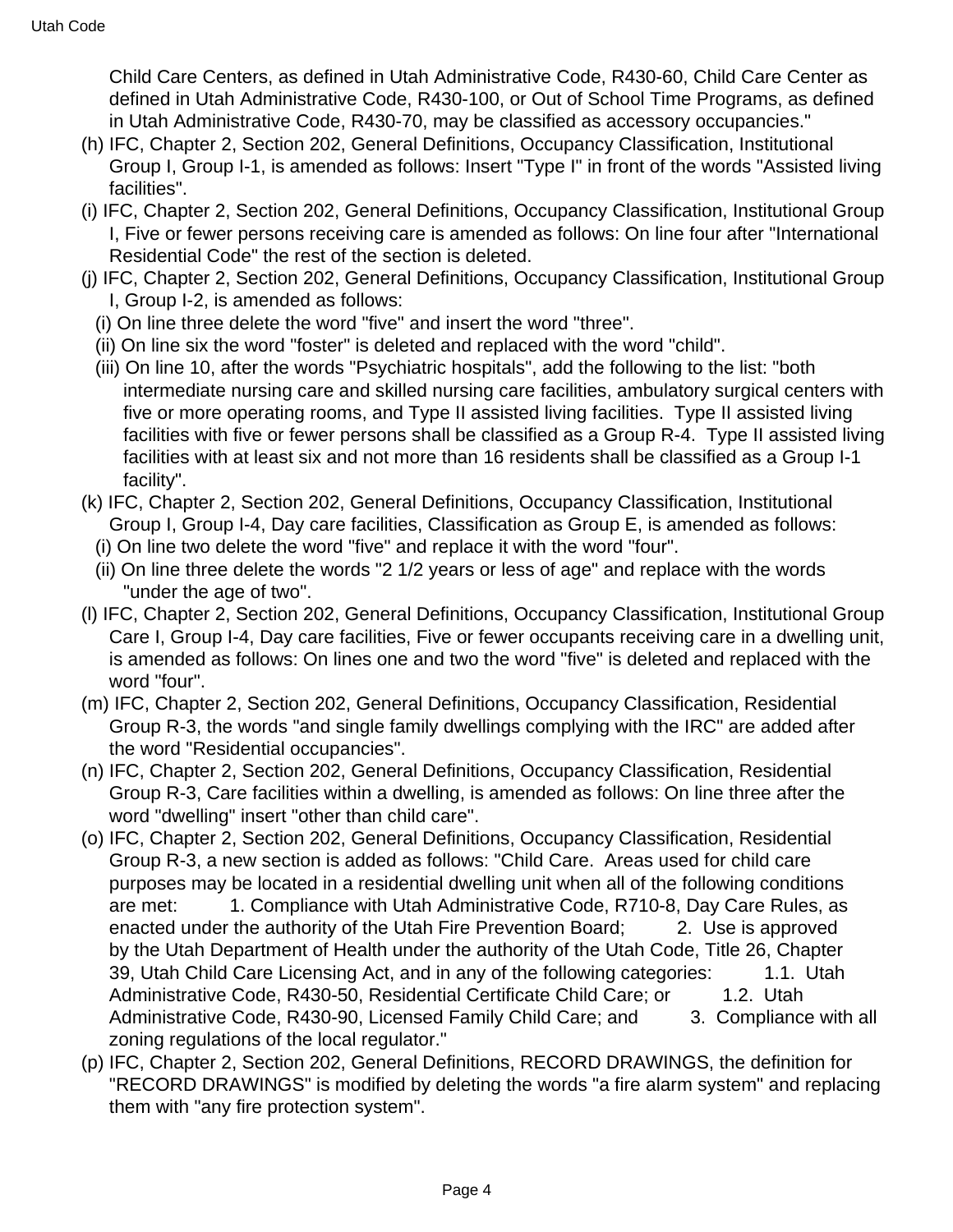Amended by Chapter 216, 2016 General Session

# **15A-5-202.5 Amendments and additions to Chapters 3 and 4 of IFC.**

- (1) For IFC, Chapter 3, General Requirements:
	- (a) IFC, Chapter 3, Section 304.1.2, Vegetation, is amended as follows: Delete line six and replace it with: "the Utah Administrative Code, R652-122-200, Minimum Standards for Wildland Fire Ordinance".
	- (b) IFC, Chapter 3, Section 310.8, Hazardous and Environmental Conditions, is deleted and rewritten as follows: "When the fire code official determines that hazardous environmental conditions necessitate controlled use of any ignition source, including fireworks, lighters, matches, sky lanterns, and smoking materials, any of the following may occur: 1. If the hazardous environmental conditions exist in a municipality, the legislative body of the municipality may prohibit the ignition or use of an ignition source in mountainous, brushcovered, or forest-covered areas or the wildland urban interface area, which means the line, area, or zone where structures or other human development meet or intermingle with undeveloped wildland or land being used for an agricultural purpose. 2. Except as provided in paragraph 3, if the hazardous environmental conditions exist in an unincorporated area, the state forester may prohibit the ignition or use of an ignition source in all or part of the areas described in paragraph 1 that are within the unincorporated area, after consulting with the county fire code official who has jurisdiction over that area. 3. If the hazardous environmental conditions exist in a metro township created under Title 10, Chapter 2a, Part 4, Incorporation of Metro Townships and Unincorporated Islands in a County of the First Class, on and after May 12, 2015, the metro township legislative body may prohibit the ignition or use of an ignition source in all or part of the areas described in paragraph 1 that are within the township."
	- (c) IFC, Chapter 3, Section 311.1.1, Abandoned Premises, is amended as follows: On line 10 delete the words "International Property Maintenance Code and the".
	- (d) IFC, Chapter 3, Section 311.5, Placards, is amended as follows: On line three delete the word "shall" and replace it with the word "may".
	- (e) IFC, Chapter 3, Section 315.2.1, Ceiling Clearance, is amended to add the following: "Exception: Where storage is not directly below the sprinkler heads, storage is allowed to be placed to the ceiling on wall-mounted shelves that are protected by fire sprinkler heads in occupancies meeting classification as light or ordinary hazard."
- (2) IFC, Chapter 4, Emergency Planning and Preparedness:
- (a) IFC, Chapter 4, Section 403.10.2.1, College and university buildings, is deleted and replaced with the following: "403.10.2.1 College and university buildings and fraternity and sorority houses.
	- (a) College and university buildings, including fraternity and sorority houses, shall prepare an approved fire safety and evacuation plan, in accordance with Section 404.
	- (b) Group R-2 college and university buildings, including fraternity and sorority houses, shall comply with Sections 403.10.2.1.1 and 403.10.2.1.2."
- (b) IFC, Chapter 4, Section 405.2, Table 405.2, is amended to add the following footnotes:
	- (i) "e. Secondary schools in Group E occupancies shall have an emergency evacuation drill for fire conducted at least every two months, to a total of four emergency evacuation drills during the nine-month school year. The first emergency evacuation drill for fire shall be conducted within 10 school days after the beginning of classes. The third emergency evacuation drill for fire, weather permitting, shall be conducted 10 school days after the beginning of the next calendar year. The second and fourth emergency evacuation drills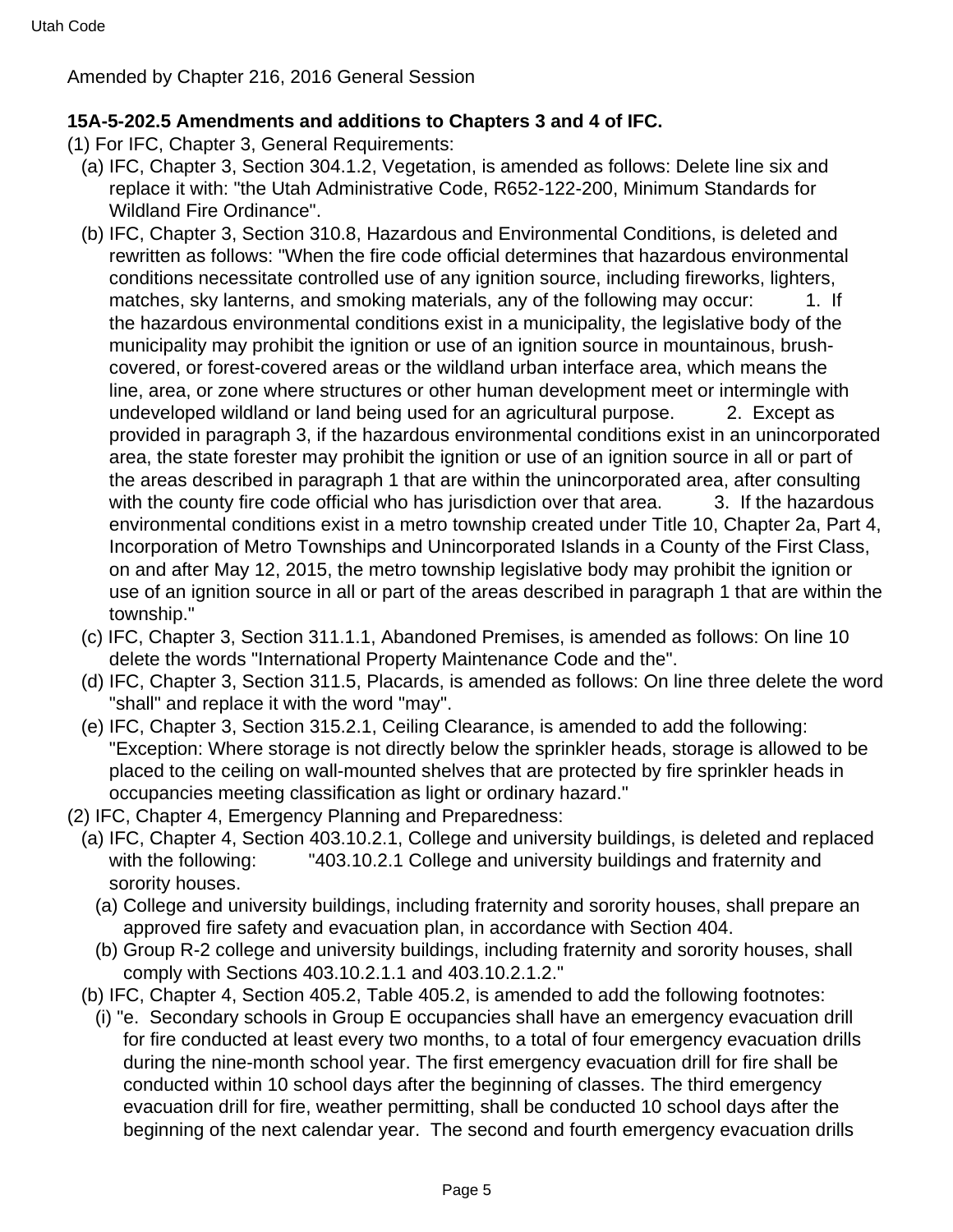may be substituted by a security or safety drill to include shelter in place, earthquake drill. or lock down for violence. If inclement weather causes a secondary school to miss the 10 day deadline for the third emergency evacuation drill for fire, the secondary school shall perform the third emergency evacuation drill for fire as soon as practicable after the missed deadline."

- (ii) "f. In Group E occupancies, excluding secondary schools, if the AHJ approves, the monthly required emergency evacuation drill can be substituted by a security or safety drill to include shelter in place, earthquake drill, or lock down for violence. The routine emergency evacuation drill for fire must by conducted at least every other evacuation drill."
- (iii) "g. A-3 occupancies in academic buildings of institutions of higher learning are required to have one emergency evacuation drill per year, provided the following conditions are met:
	- (A) The building has a fire alarm system in accordance with Section 907.2.
	- (B) The rooms classified as assembly shall have fire safety floor plans as required in Subsection 404.2.2(4) posted.
	- (C) The building is not classified a high-rise building.
	- (D) The building does not contain hazardous materials over the allowable quantities by code."

Amended by Chapter 216, 2016 General Session

#### **Superseded 1/1/2017**

### **15A-5-203 Amendments and additions to IFC related to fire safety, building, and site requirements.**

(1) For IFC, Chapter 5, Fire Service Features:

- (a) In IFC, Chapter 5, a new Section 501.5, Access grade and fire flow, is added as follows: "An authority having jurisdiction over a structure built in accordance with the requirements of the International Residential Code as adopted in the State Construction Code, may require an automatic fire sprinkler system for the structure only by ordinance and only if any of the following conditions exist:
	- (i) the structure:
		- (A) is located in an urban-wildland interface area as provided in the Utah Wildland Urban Interface Code adopted as a construction code under the State Construction Code; and
		- (B) does not meet the requirements described in Utah Code, Subsection 65A-8-203(4)(a) and Utah Administrative Code, R652-122-200, Minimum Standards for Wildland Fire Ordinance;
	- (ii) the structure is in an area where a public water distribution system with fire hydrants does not exist as required in Utah Administrative Code, R309-550-5, Water Main Design;
	- (iii) the only fire apparatus access road has a grade greater than 10% for more than 500 continual feet;
	- (iv) the total floor area of all floor levels within the exterior walls of the dwelling unit exceeds 10,000 square feet; or
	- (v) the total floor area of all floor levels within the exterior walls of the dwelling unit is double the average of the total floor area of all floor levels of unsprinkled homes in the subdivision that are no larger than 10,000 square feet.
- (b) In IFC, Chapter 5, Section 506.1, Where Required, is deleted and rewritten as follows: "Where access to or within a structure or an area is restricted because of secured openings or where immediate access is necessary for life-saving or fire-fighting purposes, the fire code official, after consultation with the building owner, may require a key box to be installed in an approved location. The key box shall contain keys to gain necessary access as required by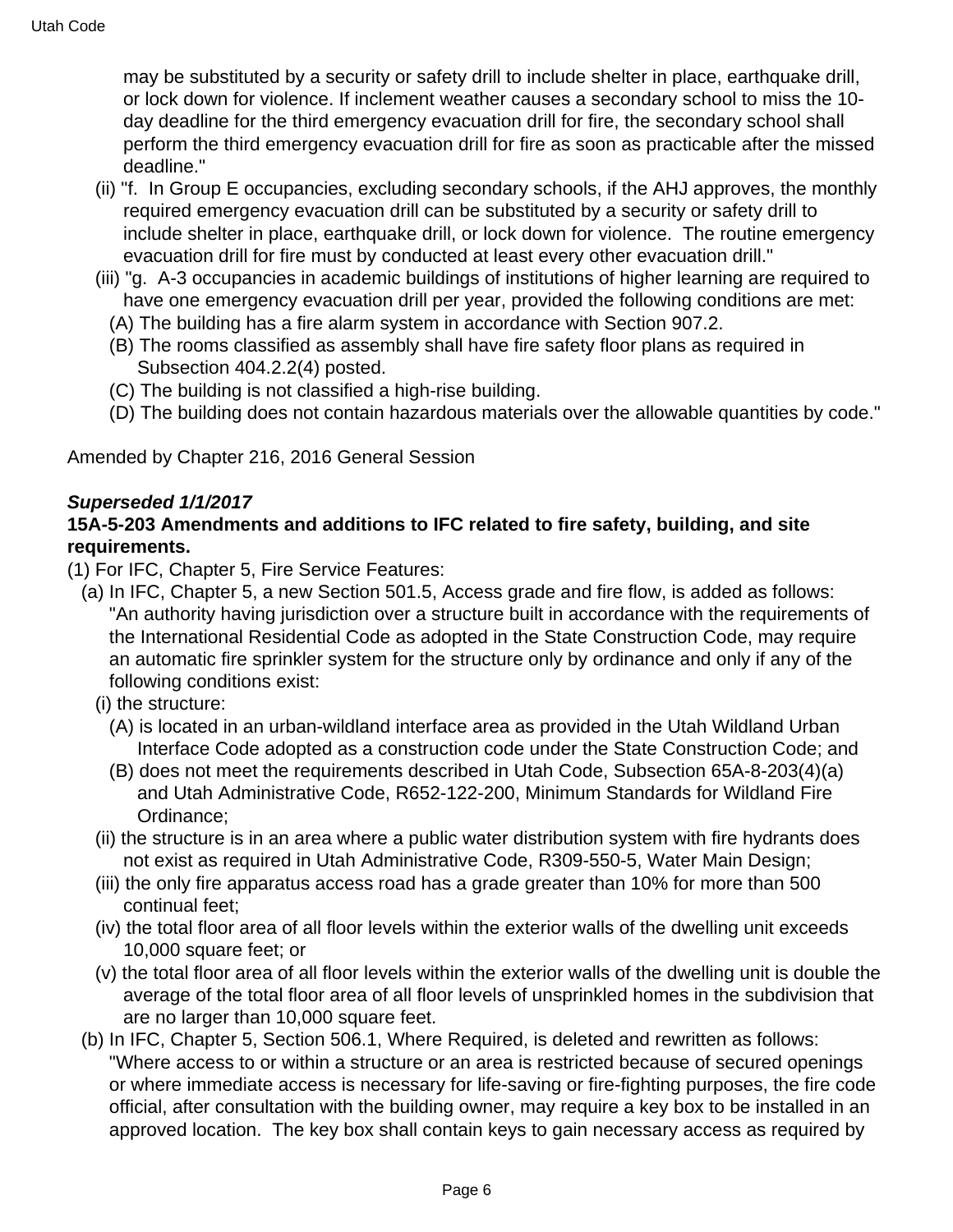the fire code official. For each fire jurisdiction that has at least one building with a required key box, the fire jurisdiction shall adopt an ordinance, resolution, or other operating rule or policy that creates a process to ensure that each key to each key box is properly accounted for and secure."

- (c) In IFC, Chapter 5, a new Section 507.1.1, Isolated one- and two-family dwellings, is added as follows: "Fire flow may be reduced for an isolated one- and two-family dwelling when the authority having jurisdiction over the dwelling determines that the development of a full fireflow requirement is impractical."
- (d) In IFC, Chapter 5, a new Section 507.1.2, Pre-existing subdivision lots, is added as follows: "507.1.2 Pre-existing subdivision lots. The requirements for a pre-existing subdivision lot shall not exceed the requirements described in Section 501.5."
- (e) In IFC, Chapter 5, Section 510.1, Emergency Responder Radio Coverage in New Buildings, is amended by adding: "When required by the fire code official," at the beginning of the first paragraph.
- (2) For IFC, Chapter 6, Building Services and Systems:
	- (a) Delete the section title "605.11.1.2 Solar photovoltaic systems for Group R-3." and replace with the section title "605.11.1.2 Solar photovoltaic systems for Group R-3 and buildings constructed in accordance with IRC."
	- (b) Section 605.11.1.2, Solar photovoltaic systems for Group R-3, Exception, is deleted and rewritten as follows: "Exception: Reduction in pathways and clear access width shall be permitted where shown that a rational approach has been used and that the reductions are warranted, and approved by the fire code official."
	- (c) In IFC, Chapter 6, Section 605.11.1.3.1, Access, is deleted and rewritten as follows: "There shall be a minimum three foot wide (914 mm) clear perimeter around the edges of the roof."
	- (d) In IFC, Chapter 6, Section 605.11.1.3.2, Pathways, is deleted and rewritten as follows: "The solar installation shall be designed to provide designated pathways. The pathways shall meet the following requirements: 1. The pathway shall be over areas capable of supporting the live load of fire fighters accessing the roof. 2. The centerline axis pathways shall be provided in both axes of the roof. Centerline axis pathways shall run where the roof structure is capable of supporting the live load of fire fighters accessing the roof. 3. Smoke and heat vents required by Section 910.2.1 or 910.2.2 of this Code, shall be provided with a clear pathway width of not less than three feet (914 mm) to vents. 4. Access to roof area required by Section 504.3 or 1011.12 of this Code, shall be provided with a clear pathway width of not less than three feet (914 mm) around access opening and at least three feet (914 mm) clear pathway to parapet or roof edge."
	- (e) In IFC, Chapter 6, Section 605.11.1.3.3, Smoke Ventilation, is deleted and rewritten as follows: "The solar installation shall be designed to meet the following requirements:  $1.$ Arrays shall be no greater than 150 feet (45.720 mm) by 150 feet (45.720 mm) in distance in either axis in order to create opportunities for fire department smoke ventilation operations.

2. Smoke ventilation options between array sections shall be one of the following:

 2.1. A pathway six feet (1829 mm) or greater in width. 2.2. A three foot (914 mm) or greater in width pathway and bordering roof skylights or smoke and heat vents when required by Section 910.2.1 or Section 910.2.2 of this Code. 2.3. Smoke and heat vents designed for remote operation using devices that can be connected to the vent by mechanical, electrical, or any other suitable means, shall be protected as necessary to remain operable for the design period. Controls for remote operation shall be located in a control panel, clearly identified and located in an approved location."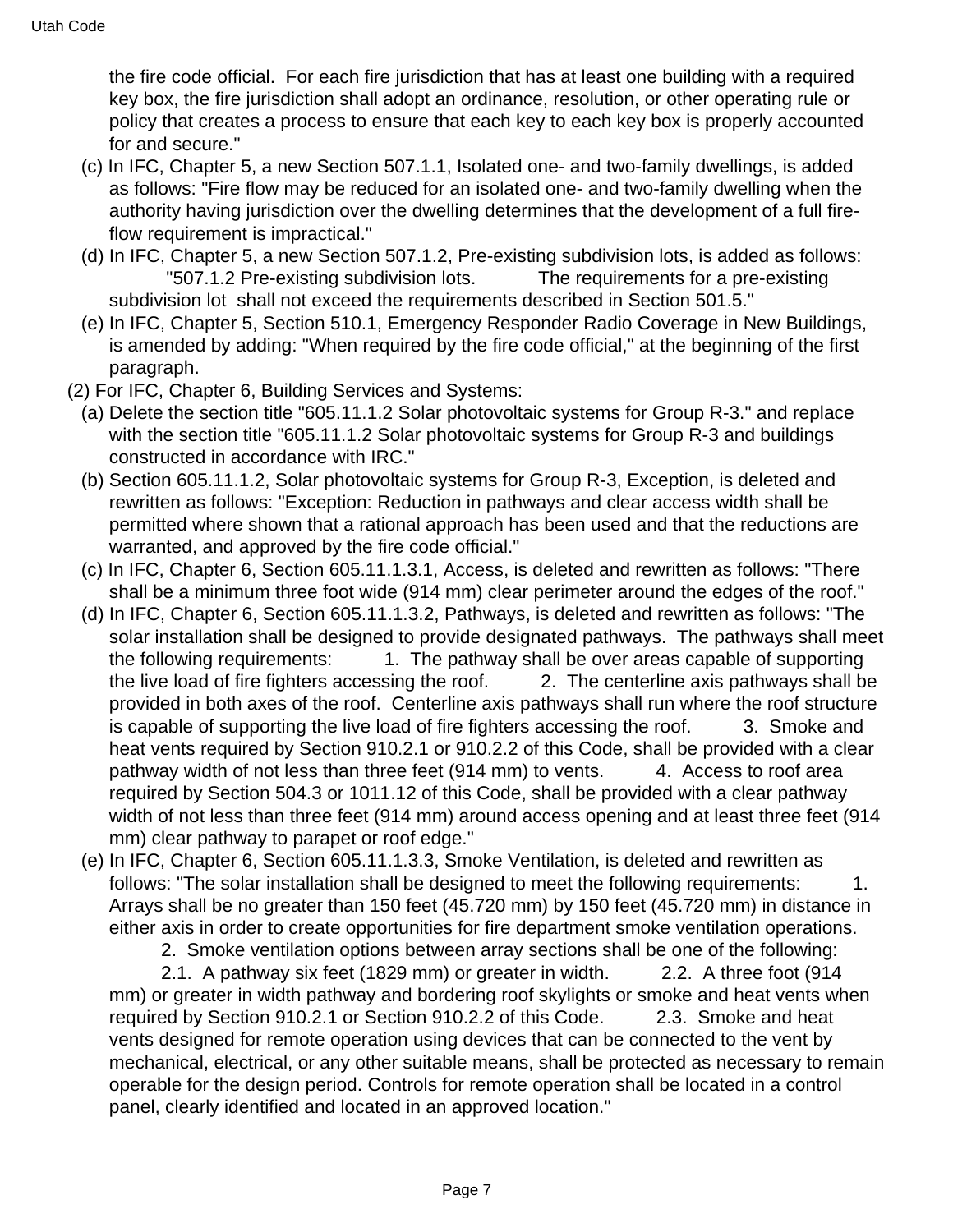- (f) In IFC, Chapter 6, Section 607.7, Elevator Key Location, is deleted and rewritten as follows: "Firefighter service keys shall be kept in a "Supra-Stor-a-key" elevator key box or similar box with corresponding key system that is adjacent to the elevator for immediate use by the fire department. The key box shall contain one key for each elevator, one key for lobby control, and any other keys necessary for emergency service. The elevator key box shall be accessed using a 6049 numbered key."
- (g) In IFC, Chapter 6, Section 609.1, General, is amended as follows: On line three, after the word "Code", add the words "and NFPA 96".
- (3) For IFC, Chapter 7, Fire-Resistance-Rated Construction, IFC, Chapter 7, Section 703.2, is amended to add the following: "Exception: In Group E Occupancies, where the corridor serves an occupant load greater than 30 and the building does not have an automatic fire sprinkler system installed, the door closers may be of the friction hold-open type on classrooms' doors with a rating of 20 minutes or less only."

Amended by Chapter 174, 2016 General Session Amended by Chapter 216, 2016 General Session

# **Effective 1/1/2017**

# **15A-5-203 Amendments and additions to IFC related to fire safety, building, and site requirements.**

- (1) For IFC, Chapter 5, Fire Service Features:
	- (a) In IFC, Chapter 5, a new Section 501.5, Access grade and fire flow, is added as follows: "An authority having jurisdiction over a structure built in accordance with the requirements of the International Residential Code as adopted in the State Construction Code, may require an automatic fire sprinkler system for the structure only by ordinance and only if any of the following conditions exist:
		- (i) the structure:
			- (A) is located in an urban-wildland interface area as provided in the Utah Wildland Urban Interface Code adopted as a construction code under the State Construction Code; and
			- (B) does not meet the requirements described in Utah Code, Subsection 65A-8-203(4)(a) and Utah Administrative Code, R652-122-200, Minimum Standards for Wildland Fire Ordinance;
		- (ii) the structure is in an area where a public water distribution system with fire hydrants does not exist as required in Utah Administrative Code, R309-550-5, Water Main Design;
		- (iii) the only fire apparatus access road has a grade greater than 10% for more than 500 continual feet;
		- (iv) the total floor area of all floor levels within the exterior walls of the dwelling unit exceeds 10,000 square feet; or
		- (v) the total floor area of all floor levels within the exterior walls of the dwelling unit is double the average of the total floor area of all floor levels of unsprinkled homes in the subdivision that are no larger than 10,000 square feet.
	- (b) In IFC, Chapter 5, Section 506.1, Where Required, is deleted and rewritten as follows: "Where access to or within a structure or an area is restricted because of secured openings or where immediate access is necessary for life-saving or fire-fighting purposes, the fire code official, after consultation with the building owner, may require a key box to be installed in an approved location. The key box shall contain keys to gain necessary access as required by the fire code official. For each fire jurisdiction that has at least one building with a required key box, the fire jurisdiction shall adopt an ordinance, resolution, or other operating rule or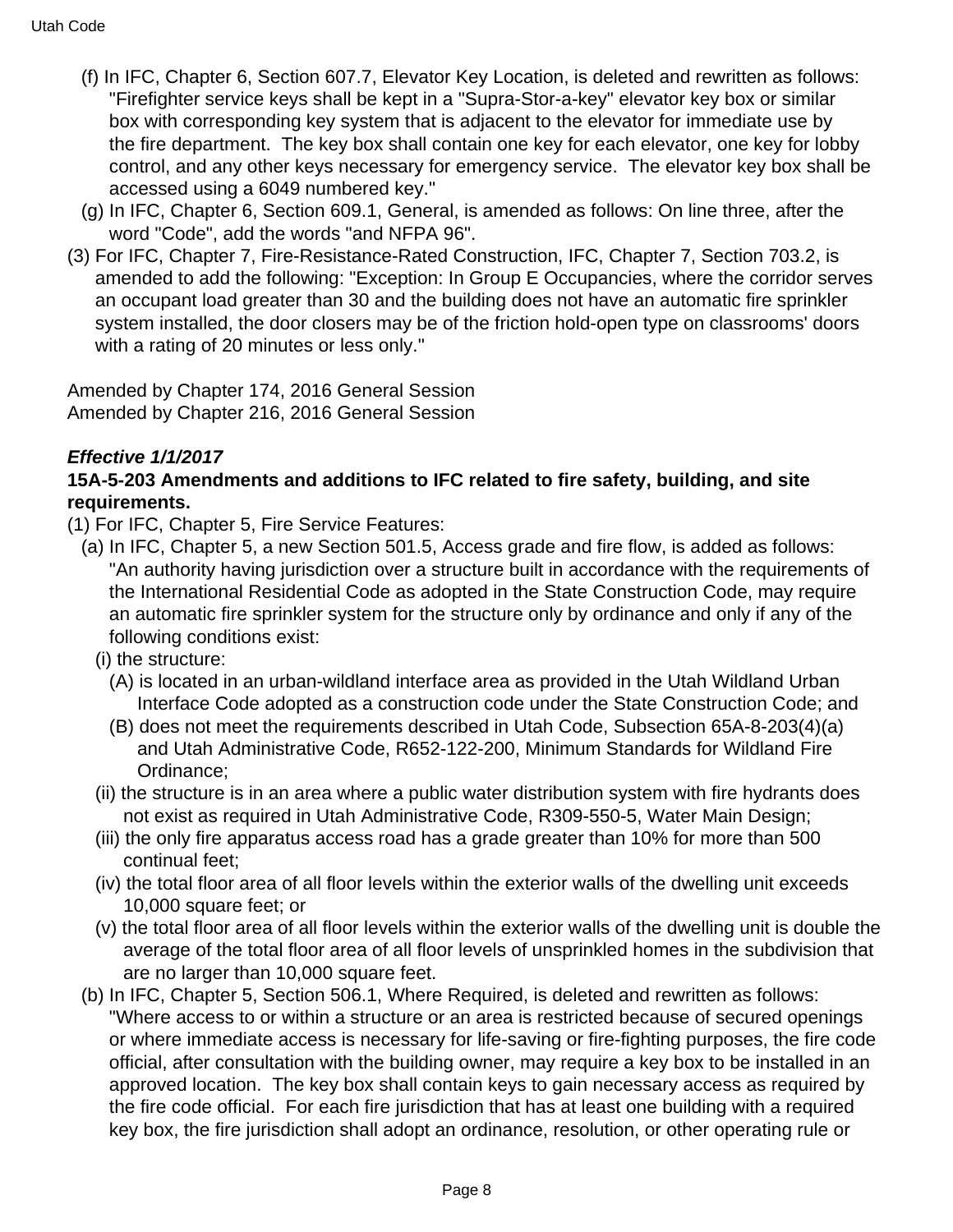policy that creates a process to ensure that each key to each key box is properly accounted for and secure."

- (c) In IFC, Chapter 5, a new Section 507.1.1, Isolated one- and two-family dwellings, is added as follows: "Fire flow may be reduced for an isolated one- and two-family dwelling when the authority having jurisdiction over the dwelling determines that the development of a full fireflow requirement is impractical."
- (d) In IFC, Chapter 5, a new Section 507.1.2, Pre-existing subdivision lots, is added as follows: "507.1.2 Pre-existing subdivision lots. The requirements for a pre-existing subdivision lot shall not exceed the requirements shall not exceed the fire flows described in Section 501.5."
- (e) In IFC, Chapter 5, Section 510.1, Emergency Responder Radio Coverage in New Buildings, is amended by adding: "When required by the fire code official," at the beginning of the first paragraph.
- (2) For IFC, Chapter 6, Building Services and Systems:
	- (a) Delete the section title "605.11.1.2 Solar photovoltaic systems for Group R-3." and replace with the section title "605.11.1.2 Solar photovoltaic systems for Group R-3 and buildings constructed in accordance with IRC."
	- (b) Section 605.11.1.2, Solar photovoltaic systems for Group R-3, Exception, is deleted and rewritten as follows: "Exception: Reduction in pathways and clear access width shall be permitted where shown that a rational approach has been used and that the reductions are warranted, and approved by the fire code official."
	- (c) In IFC, Chapter 6, Section 605.11.1.3.1, Access, is deleted and rewritten as follows: "There shall be a minimum three foot wide (914 mm) clear perimeter around the edges of the roof."
	- (d) In IFC, Chapter 6, Section 605.11.1.3.2, Pathways, is deleted and rewritten as follows: "The solar installation shall be designed to provide designated pathways. The pathways shall meet the following requirements: 1. The pathway shall be over areas capable of supporting the live load of fire fighters accessing the roof. 2. The centerline axis pathways shall be provided in both axes of the roof. Centerline axis pathways shall run where the roof structure is capable of supporting the live load of fire fighters accessing the roof. 3. Smoke and heat vents required by Section 910.2.1 or 910.2.2 of this Code, shall be provided with a clear pathway width of not less than three feet (914 mm) to vents. 4. Access to roof area required by Section 504.3 or 1011.12 of this Code, shall be provided with a clear pathway width of not less than three feet (914 mm) around access opening and at least three feet (914 mm) clear pathway to parapet or roof edge."
	- (e) In IFC, Chapter 6, Section 605.11.1.3.3, Smoke Ventilation, is deleted and rewritten as follows: "The solar installation shall be designed to meet the following requirements: 1. Arrays shall be no greater than 150 feet (45.720 mm) by 150 feet (45.720 mm) in distance in either axis in order to create opportunities for fire department smoke ventilation operations.

2. Smoke ventilation options between array sections shall be one of the following:

 2.1. A pathway six feet (1829 mm) or greater in width. 2.2. A three foot (914 mm) or greater in width pathway and bordering roof skylights or smoke and heat vents when required by Section 910.2.1 or Section 910.2.2 of this Code. 2.3. Smoke and heat vents designed for remote operation using devices that can be connected to the vent by mechanical, electrical, or any other suitable means, shall be protected as necessary to remain operable for the design period. Controls for remote operation shall be located in a control panel, clearly identified and located in an approved location."

(f) In IFC, Chapter 6, Section 607.7, Elevator Key Location, is deleted and rewritten as follows: "Firefighter service keys shall be kept in a "Supra-Stor-a-key" elevator key box or similar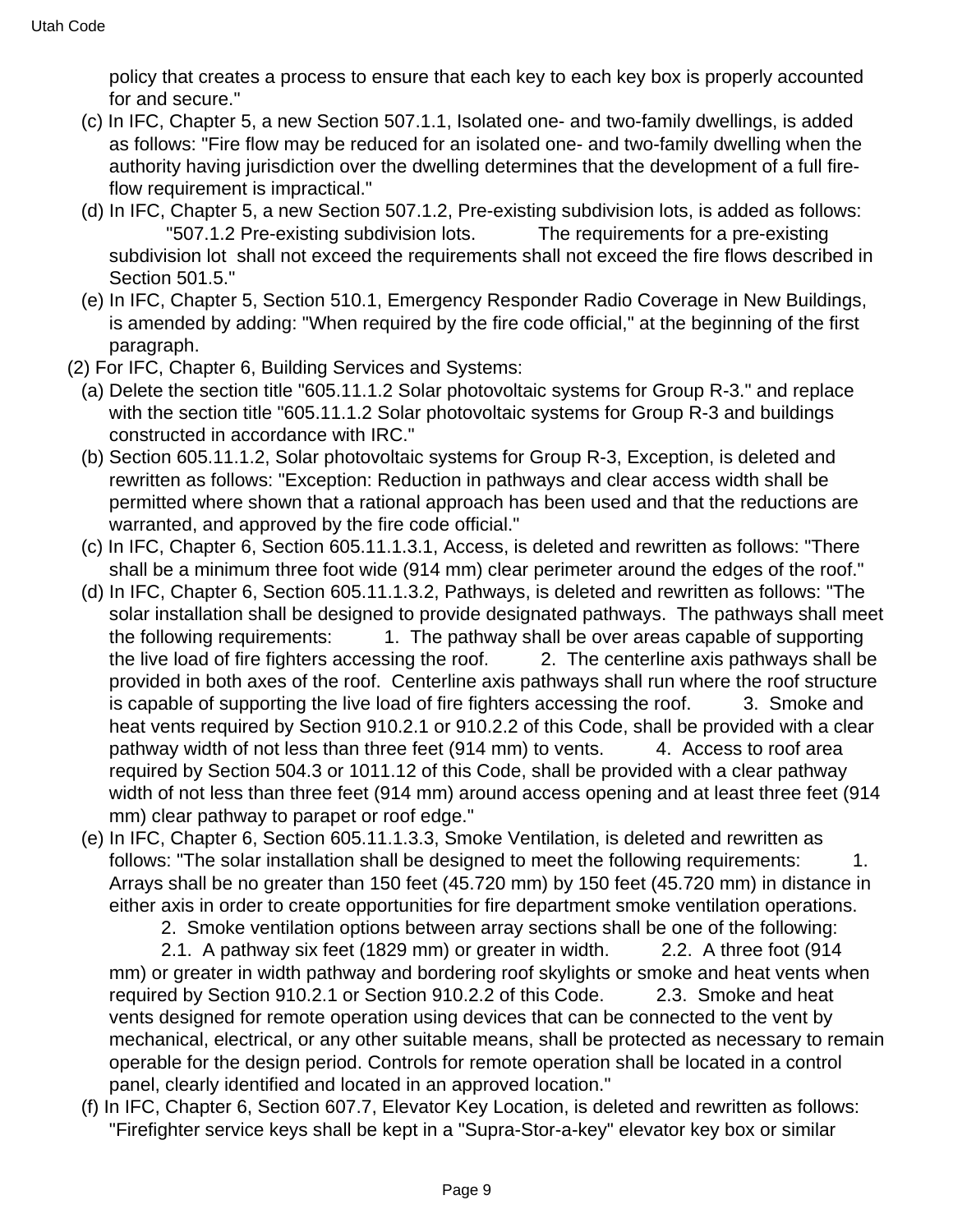box with corresponding key system that is adjacent to the elevator for immediate use by the fire department. The key box shall contain one key for each elevator, one key for lobby control, and any other keys necessary for emergency service. The elevator key box shall be accessed using a 6049 numbered key."

- (g) In IFC, Chapter 6, Section 609.1, General, is amended as follows: On line three, after the word "Code", add the words "and NFPA 96".
- (3) For IFC, Chapter 7, Fire-Resistance-Rated Construction, IFC, Chapter 7, Section 703.2, is amended to add the following: "Exception: In Group E Occupancies, where the corridor serves an occupant load greater than 30 and the building does not have an automatic fire sprinkler system installed, the door closers may be of the friction hold-open type on classrooms' doors with a rating of 20 minutes or less only."

Amended by Chapter 174, 2016 General Session

# **15A-5-204 Amendments and additions to IFC related to fire protection systems.**

For IFC, Fire Protection Systems:

- (1) IFC, Chapter 9, Section 901.2, Construction Documents, is amended to add the following at the end of the section: "The code official has the authority to request record drawings ("as builts") to verify any modifications to the previously approved construction documents."
- (2) IFC, Chapter 9, Section 901.4.6, Pump and Riser Room Size, is deleted and replaced with the following: "Pump and Riser Room Size. Fire pump and automatic sprinkler system riser rooms shall be designed with adequate space for all installed equipment necessary for the installation and to provide sufficient working space around the stationary equipment. Clearances around equipment shall be in accordance with manufacturer requirements and not less than the following minimum elements:

 901.4.6.1 A minimum clear and unobstructed distance of 12 inches shall be provided from the installed equipment to the elements of permanent construction. 901.4.6.2 A minimum clear and unobstructed distance of 12 inches shall be provided between all other installed equipment and appliances. 901.4.6.3 A clear and unobstructed width of 36 inches shall be provided in front of all installed equipment and appliances, to allow for inspection, service, repair or replacement without removing such elements of permanent construction or disabling the function of a required fire-resistance-rated assembly.

 901.4.6.4 Automatic sprinkler system riser rooms shall be provided with a clear and unobstructed passageway to the riser room of not less than 36 inches, and openings into the room shall be clear and unobstructed, with doors swinging in the outward direction from the room and the opening providing a clear width of not less than 34 inches and a clear height of the door opening shall not be less than 80 inches. 901.4.6.5 Fire pump rooms shall be provided with a clear and unobstructed passageway to the fire pump room of not less than 72 inches, and openings into the room shall be clear, unobstructed and large enough to allow for the removal of the largest piece of equipment, with doors swinging in the outward direction from the room and the opening providing a clear width of not less than 68 inches and a clear height of the door opening shall not be less than 80 inches."

- (3) IFC, Chapter 9, Section 903.2.1.2, Group A-2, is amended to add the following subsection: "4. An automatic fire sprinkler system shall be provided throughout Group A-2 occupancies where indoor pyrotechnics are used."
- (4) IFC, Chapter 9, Section 903.2.2, Ambulatory Health Care Facilities, is amended as follows: On line two delete the words "all fire areas floor" and replace with the word "buildings" and delete the last paragraph.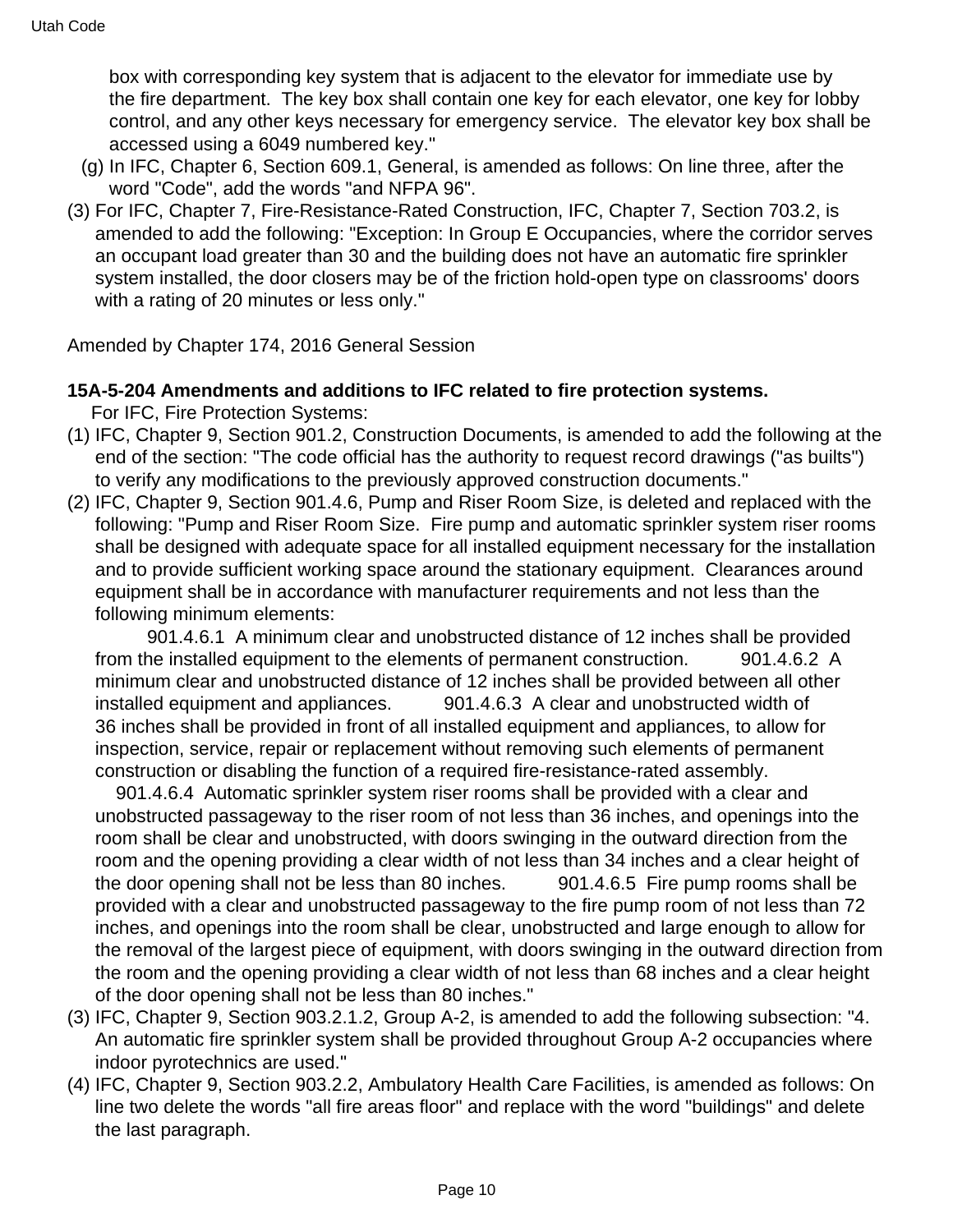- (5) IFC, Chapter 9, Section 903.2.4, Group F-1, Subsection 2, is deleted and rewritten as follows: "A Group F-1 fire area is located more than three stories above the lowest level of fire department vehicle access."
- (6) IFC, Chapter 9, Section 903.2.7, Group M, Subsection 2, is deleted and rewritten as follows: "A Group M fire area is located more than three stories above the lowest level of fire department vehicle access."
- (7) IFC, Chapter 9, Section 903.2.8 Group R, including all subsections, is deleted and rewritten as follows: "903.2.8 Group R. An automatic sprinkler system installed in accordance with Section 903.3 shall be proved throughout all buildings with a Group R fire area. Exceptions: 1. Detached one- and two-family dwellings and multiple single-family dwellings (townhouses) constructed in accordance with the International Residential Code for One- and Two-Family Dwellings. 2. Single story Group R-1 occupancies with fire areas not more than 2,000 square feet that contain no installed plumbing or heating, where no cooking occurs, and constructed of Type I-A, I-B, II-A, or II-B construction. 3. Group R-4 fire areas not more than 4,500 gross square feet and not containing more than 16 residents, provided the building is equipped throughout with an approved fire alarm system that is interconnected and receives its primary power from the building wiring and a commercial power system. 903.2.8.1 Group R-4 Condition 2. An automatic sprinkler system installed in accordance with Section 903.3.1.2 shall be permitted in Group R-4 Condition 2 occupancies. Attics shall be protected in accordance with Section 903.2.8.1.1 or 903.2.8.1.2.

 903.2.8.1.1 Attics used for living purposes, storage, or fuel-fired equipment. Attics used for living purposes, storage, or fuel-fired equipment shall be protected throughout with an automatic sprinkler system installed in accordance with Section 903.3.1.2. 903.2.8.1.2 Attics not used for living purposes, storage, or fuel-fired equipment. Attics not used for living purposes, storage, or fuel-fired equipment shall be protected in accordance with one of the following: 1. Attics protected throughout by a heat detector system arranged to activate the building fire alarm system in accordance with Section 907.2.10. 2. Attics constructed of noncombustible materials. 3. Attics constructed of fire-retardant-treated wood framing complying with Section 2303.2 of the International Building Code. 4. The automatic sprinkler system shall be extended to provide protection throughout the attic space."

- (8) IFC, Chapter 9, Section 903.2.9, Group S-1, Subsection 2, is deleted and rewritten as follows: "A Group S-1 fire area is located more than three stories above the lowest level of fire department vehicle access."
- (9) IFC, Chapter 9, Section 903.3.5, Water supplies, is amended as follows: On line six, after the word "Code", add "and as amended in Utah's State Construction Code".
- (10) IFC, Chapter 9, Section 903.5 is amended to add the following subsection: "903.5.1 Tag and Information. A tag shall be attached to the riser indicating the date the antifreeze solution was tested. The tag shall also indicate the type and concentration of antifreeze solution by volume with which the system is filled, the name of the contractor that tested the antifreeze solution, the contractor's license number, and a warning to test the concentration of the antifreeze solutions at yearly intervals."
- (11) IFC, Chapter 9, Section 904.11, Commercial cooking systems, is deleted and rewritten as follows: "The automatic fire extinguishing system for commercial cooking systems shall be of a type recognized for protection of commercial cooking equipment and exhaust systems. Preengineered automatic extinguishing systems shall be tested in accordance with UL300 and listed and labeled for the intended application. The system shall be installed in accordance with this code, its listing and the manufacturer's installation instructions. The exception in Section 904.11 is not deleted and shall remain as currently written in the IFC."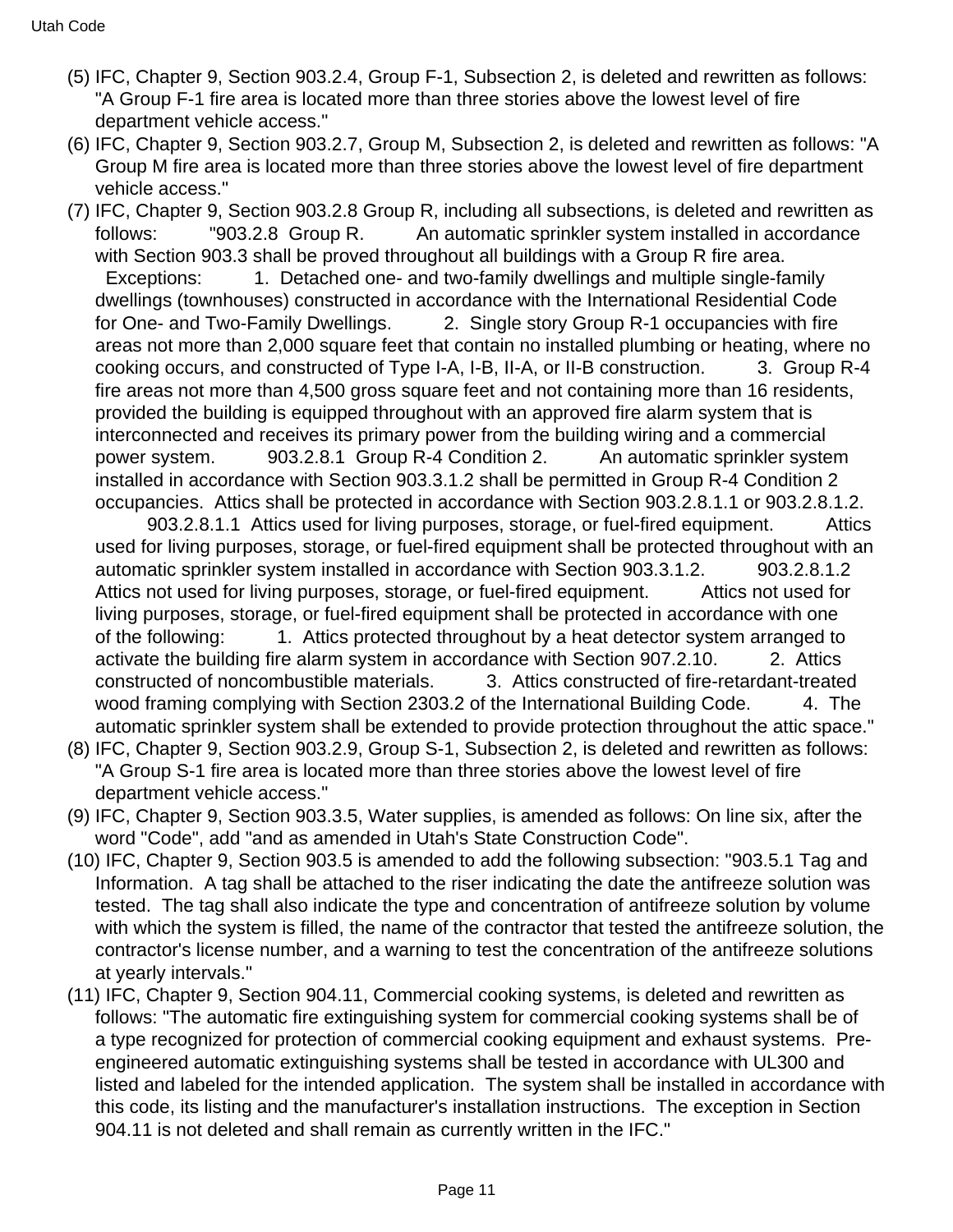(12) IFC, Chapter 9, Section 904.12.3, Carbon dioxide systems, and Section 904.12.3.1, Ventilation system, are deleted and rewritten as follows: "904.123 existing automatic fire extinguishing systems used for commercial cooking.

 Existing automatic fire extinguishing systems used for commercial cooking that use dry chemical are prohibited and shall be removed from service. 904.12.3.1 UL300 listed and labeled existing wet chemical fire extinguishing system. Existing wet chemical fire extinguishing systems used for commercial cooking that are not UL300 listed and labeled are prohibited and shall be either removed or upgraded to a UL300 listed and labeled system."

- (13) IFC, Chapter 9, Section 904.12.4, Special provisions for automatic sprinkler systems, is amended to add the following subsection: " 904.12.4.2 Existing automatic fire sprinkler systems protecting commercial cooking equipment, hood, and exhaust systems that generate appreciable depth of cooking oils shall be replaced with a UL300 system that is listed and labeled for the intended application."
- (14) IFC, Chapter 9, Section 906.12.6.2, Extinguishing system service, is amended to add the following: "Exception: Automatic fire extinguishing systems located in occupancies where usage is limited and less than six consecutive months may be serviced annually if the annual service is conducted immediately before the period of usage, and approval is received from the AHJ."
- (15) IFC, Chapter 9, Section 905.3.9 is a new subsection as follows: "Open Parking Garages. Open parking garages shall be equipped with an approved Class I manual standpipe system when fire department access is not provided for firefighting operations to within 150 feet of all portions of the open parking garage as measured from the approved fire department vehicle access. Class I manual standpipe shall be accessible throughout the parking garage such that all portions of the parking structure are protected within 150 feet of a hose connection. Exception: Open parking garages equipped throughout with an automatic sprinkler system in accordance with Section 903.3.1.1."
- (16) IFC, Chapter 9, Section 905.8, Dry Standpipes, Exception is deleted and rewritten as follows: "Where subject to freezing conditions and approved by the fire code official."
- (17) IFC, Chapter 9, Section 905.11, Existing buildings, and IFC,Chapter 11, Section 1103.6, Standpipes, are deleted.
- (18) In IFC, Chapter 9, Section 906.1, Where Required, insert an additional exception as follows: "Exception: In new and existing Group E occupancies equipped with quick response sprinklers, portable fire extinguishers shall be required only in locations specified in items 2 through 6."
- (19) IFC, Chapter 9, Section 907.2.3 Group E:
- (a) The first sentence is deleted and rewritten as follows: "A manual fire alarm system that activates the occupant notification system in accordance with Section 907.5 and installed in accordance with Section 907.6, and with rules made by the Utah Fire Prevention Board in accordance with Title 63G, Chapter 3, Utah Administrative Rulemaking Act, shall be installed in Group E occupancies."
- (b) Exception 2, delete entirely.
- (c) Exception number 4.2, on line five, delete the words, "emergency voice/alarm communication system" and replace with "fire alarm."
- (20) IFC, Chapter 9, 907.8, Inspection, testing, and maintenance, is amended to add the following sentences at the end of the section: "Increases in nuisance alarms shall require the fire alarm system to be tested for sensitivity. Fire alarm systems that continue after sensitivity testing with unwarranted nuisance alarms shall be replaced as directed by the AHJ."
- (21) IFC, Chapter 9, Section 915, Carbon Monoxide Detection, is deleted and rewritten as follows: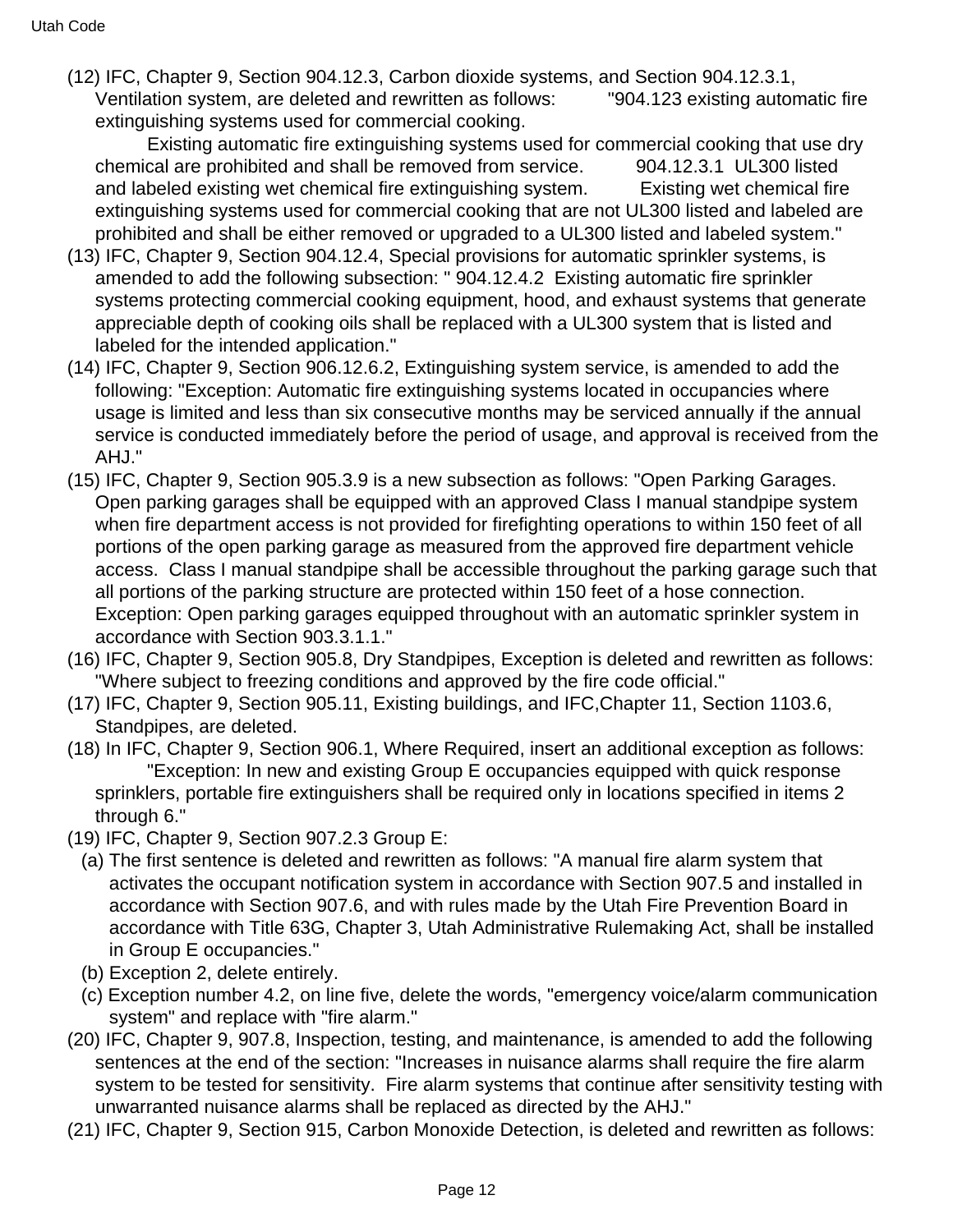"915. Carbon Monoxide Detection. 915.1 Where required. Group I-1, I-2, I-4, and R occupancies located in a building containing a fuel-burning appliance or in a building that has an attached garage shall be equipped with single-station carbon monoxide alarms. The carbon monoxide alarms shall be listed as complying with UL 2034 or UL 2075 and be installed and maintained in accordance with NFPA 720 and the manufacturer's instructions. An open parking garage, as defined in Chapter 2, or an enclosed parking garage, ventilated in accordance with Section 404 of the International Mechanical Code, shall not be considered an attached garage. A minimum of one carbon monoxide alarm shall be installed on each habitable level. 915.2 Interconnection. Where more than one carbon monoxide alarm is required to be installed within Group I-1, I-2, I-4, or R occupancies, the carbon monoxide alarm shall be interconnected in such a manner that the activation of one alarm will activate all of the alarms. Physical interconnection of carbon monoxide alarms shall not be required where listed wireless alarms are installed and all alarms sound upon activation of one alarm. The alarm shall be clearly audible in all bedrooms over background noise levels with all intervening doors closed. 915.3 Power source. In new construction, required carbon monoxide alarms shall receive their primary power from the building wiring where such wiring is served from a commercial source and shall be equipped with a battery backup. Carbon monoxide alarms with integral strobes that are not equipped with battery backup shall be connected to an emergency electrical system. Carbon monoxide alarms shall emit a signal when the batteries are low. Wiring shall be permanent and without a disconnecting switch other than as required for overcurrent protection. Exceptions. 1. Carbon monoxide alarms are not required to be equipped with battery backup where they are connected to an emergency electrical system. 2. Hard wiring of carbon monoxide alarms in existing areas shall not be required where the alterations or repairs do not result in the removal of interior wall or ceiling finishes exposing the structure. Unless there is an attic, crawl space, or basement available that could provide access for hard wiring, without the removal of interior finishes.

915.4 Group E. A carbon monoxide detection system shall be installed in new buildings that contain Group E occupancies in accordance with this section. A carbon monoxide detection system shall be installed in existing buildings that contain Group E occupancies in accordance with IFC, Chapter 11, Section 1103.9. 915.4.1 Where required. In Group E occupancies, a carbon monoxide detection system shall be provided where a fuelburning appliance, a fuel-burning fireplace, or a fuel-burning forced air furnace is present. 915.4.2 Detection equipment. Each carbon monoxide detection system shall be installed in accordance with NFPA 720 and the manufacturer's instructions, and be listed, for single station detectors, as complying with UL 2034, and for system detectors, as complying with UL 2075.

 915.4.3 Combination detectors. A combination carbon monoxide/smoke detector is an acceptable alternative to a carbon monoxide detection system if the combination carbon monoxide/smoke detector is listed in accordance with UL 2075 and UL 268. 915.4.4 Power source. Each carbon monoxide detection system shall receive primary power from the building wiring if the wiring is served from a commercial source. If primary power is interrupted, each carbon monoxide detection system shall receive power from a battery. Wiring shall be permanent and without a disconnecting switch other than that required for over-current protection. 915.4.5 Maintenance. Each carbon monoxide detection system shall be maintained in accordance with NFPA 720. A carbon monoxide detection system that becomes inoperable or begins to produce end-of-life signals shall be replaced."

Amended by Chapter 216, 2016 General Session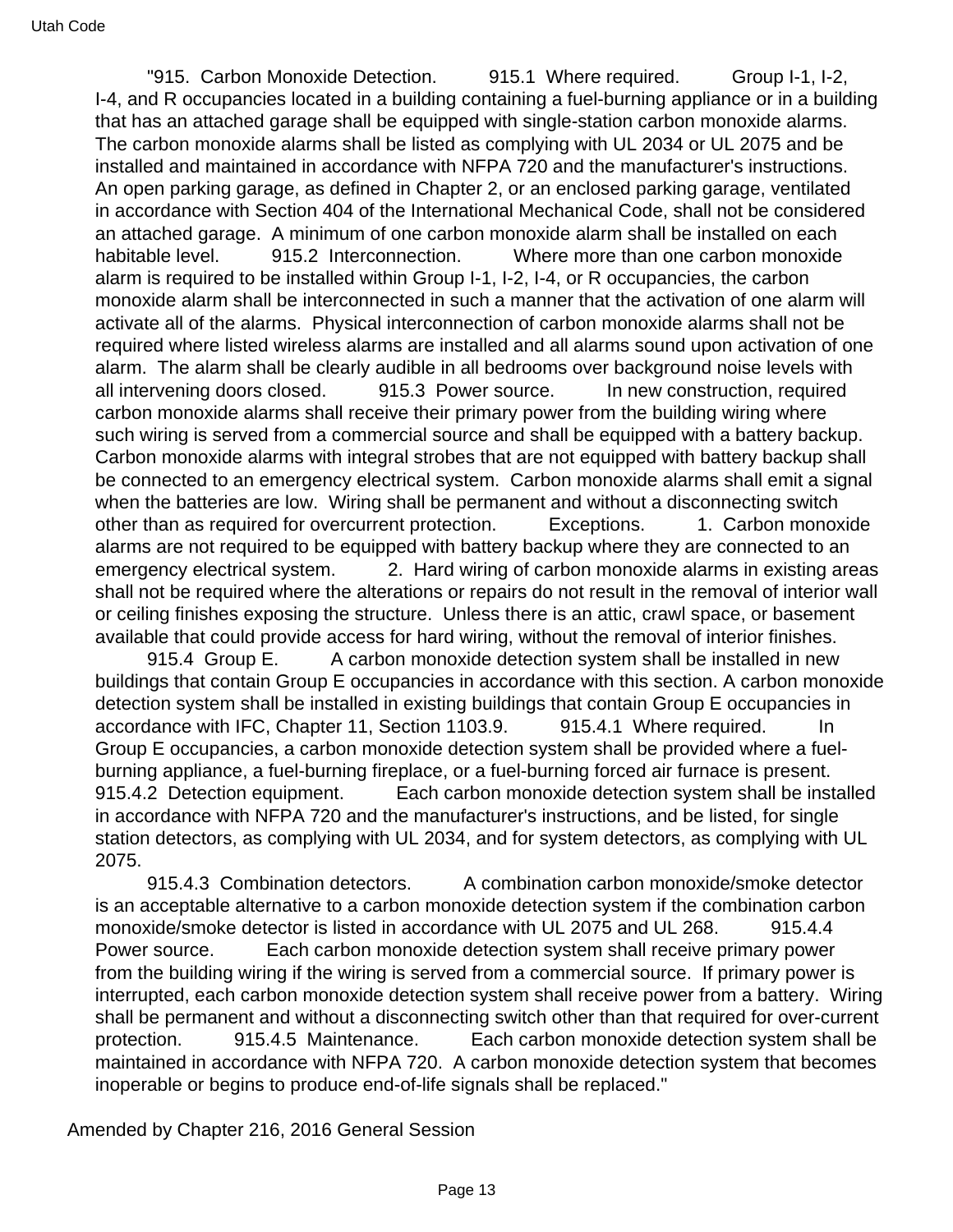## **15A-5-205 Amendments and additions to IFC related to means of egress and special processes and uses.**

- (1) In IFC, Chapter 10, Section 1008.2.1, Illumination level under normal power, delete exemption.
- (2) IFC, Chapter 10, Section 1010.1.9.6, Controlled egress doors in groups I-1 and I-2, after existing Item 8 add Item 9 as follows: " 9. The secure area or unit with special egress locks shall be located at the level of exit discharge in Type V construction."
- (3) In IFC, Chapter 10, Section 1010.1.9.7, Delayed egress locks, Item 9 is added after the existing Item 8 as follows: " 9. The secure area or unit with delayed egress locks shall be located at the level of exit discharge in Type V construction."
- (4) In IFC, Chapter 10, Section [BE] 1011.5.2, Riser height and tread depth, Exception 3 is deleted and replaced with the following: " 3. In Group R-3 occupancies, within dwelling units in Group R-2 occupancies, and in Group U occupancies that are accessory to a Group R-3 occupancy, or accessory to individual dwelling units in Group R-2 occupancies, the maximum riser height shall be 8 inches (203 mm) and the minimum tread depth shall be 9 inches (229 mm). The minimum winder tread depth at the walk line shall be 10 inches (254 mm), and the minimum winder tread depth shall be 6 inches (152 mm). A nosing not less than 0.75 inch (19.1 mm) but not more than 1.25 inches (32 mm) shall be provided on stairways with solid risers where the tread depth is less than 10 inches (254 mm)."
- (5) IFC, Chapter 10, Section [BE] 1011.11, Handrails, is amended to add the following exception: " 5. In occupancies in Group R-3, as applicable in Section 1014 and in occupancies in Group U, which are accessory to an occupancy in Group R-3, as applicable in Section 1014, handrails shall be provided on at least one side of stairways consisting of four or more risers."
- (6) IFC, Chapter 10, Section 1013.5, Internally illuminated exit signs, delete and rewrite the last sentence to read "Exit signs shall be illuminated at all times, including when the building is not fully occupied."
- (7) IFC, Chapter 10, Section 1025, Luminous Egress Path Markings, is deleted.
- (8) IFC, Chapter 10, Section 1029.14, Seat stability, delete Exemption 2 and renumber exemptions.
- (9) IFC, Chapter 10, Section 1031.2.1, Security Devices and Egress Locks, is amended to add the following: On line three, after the word "fire", add the words "and building."

Amended by Chapter 216, 2016 General Session

### **15A-5-205.5 Amendments to Chapter 11 of IFC.**

- (1) In IFC, Chapter 11, Section 1103.2 Emergency Responder Radio Coverage in Existing Buildings, is amended as follows: On line two after the title, the following is added: "When required by the fire code official".
- (2) IFC, Chapter 11, Section 1103.5.1 Group A-2, is deleted and replaced with the following: "1103.5.1 Group A-2. An automatic fire sprinkler system shall be provided throughout existing Group A-2 occupancies where indoor pyrotechnics are used."
- (3) IFC, Chapter 11, Section 1103.6, Standpipes, is deleted.
- (4) In IFC, Chapter 11, 1103.7, Fire Alarm Systems, is deleted and rewritten as follows: "1103.7, Fire Alarm Systems. The following shall have an approved fire alarm system installed in accordance with Utah Administrative Code Section R710-4: 1. a building with an occupant load of 300 or more persons that is owned or operated by the state; 2. a building with an occupant load of 300 or more persons that is owned or operated by an institution of higher education; and 3. a building with an occupant load of 50 or more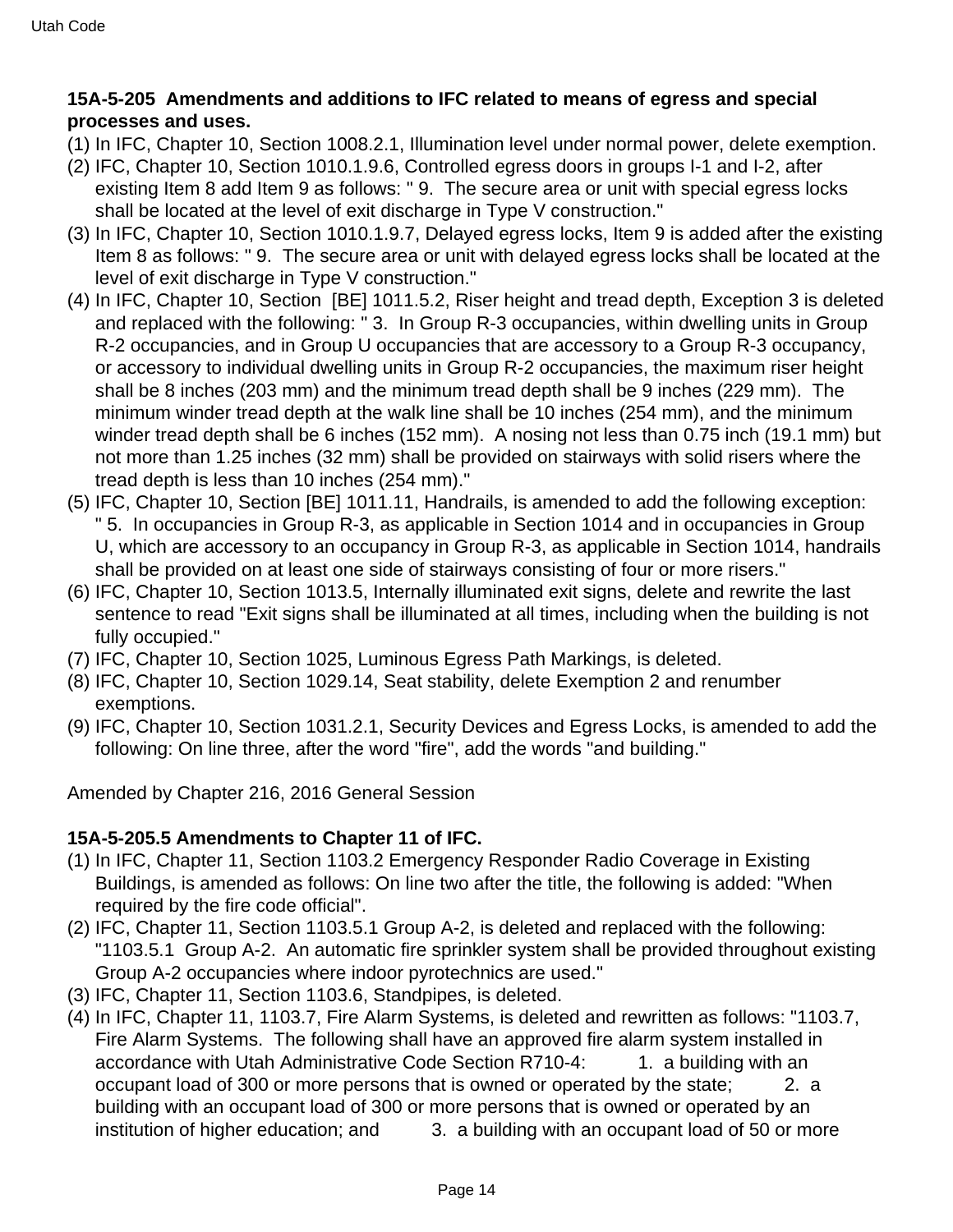persons that is owned or operated by a school district, private school, or charter school. Exception: the requirements of this section do not apply to a building designated as an Institutional Group I (as defined in IFC 202) occupancy."

- (5) IFC, Chapter 11, 1103.7.1 Group E, 1103.7.2 Group I-1, 1103.7.3 Group I-2, 1103.7.4 Group I-3, 1103.7.5 Group R-1, 1103.7.5.1 Group R-1 Hotel and Motel Manual Fire Alarm System, 1103.7.5.1.1 Group R-1 Hotel and Motel Automatic Smoke Detection System, 1103.7.5.2 Group R-1 Boarding and Rooming Houses Manual Fire Alarm System, 1103.7.5.2.1 Group R-1 Boarding and Rooming Houses Automatic Smoke Detection System, 1103.7.6 Group R-2 and 1103.7.7 Group R-4, are deleted.
- (6) IFC, Chapter 11, Section 1103.9, Carbon Monoxide Alarms, is deleted and rewritten as follows: "1103.9 Carbon Monoxide Detection.

 Existing Groups E, I-1, I-2, I-4, and R occupancies shall be equipped with carbon monoxide detection in accordance with Section 915."

Amended by Chapter 216, 2016 General Session

#### **15A-5-206 Amendments and additions to IFC related to hazardous materials, explosives, fireworks, and flammable and combustible liquids.**

- (1) For IFC, Hazardous Materials General Provisions, Chapter 50, Table 5003.1.1(1), Maximum Allowable Quantity per Control Area of Hazardous Materials Posing a Physical Hazard, apply footnote d to Consumer Fireworks, Storage, Solid Pounds.
- (2) For IFC, Explosives and Fireworks, IFC, Chapter 56, Section 5601.3, Fireworks, Exception 4 is amended to add the following sentence at the end of the exception: "The use of fireworks for display and retail sales is allowed as set forth in Utah Code, Title 53, Chapter 7, Utah Fire Prevention and Safety Act, Sections 53-7-220 through 53-7-225; Utah Code, Title 11, Chapter 3, County and Municipal Fireworks Act; Utah Administrative Code, R710-2; and the State Fire Code."
- (3) For IFC, Chapter 57, Flammable and Combustible Liquids:
	- (a) IFC, Chapter 57, Section 5701.4, Permits, is amended to add the following at the end of the section: "The owner of an underground tank that is out of service for longer than one year shall receive a Temporary Closure Notice from the Department of Environmental Quality, and a copy shall be given to the AHJ."
	- (b) IFC, Chapter 57, Section 5706.1, General, is amended to add the following special operation: "8. Sites approved by the AHJ".
	- (c) IFC, Chapter 57, Section 5706.2, Storage and dispensing of flammable and combustible liquids on farms and construction sites, is amended to add the following: On line five, after the words "borrow pits", add the words "and sites approved by the AHJ".
- (4) For IFC, Chapter 61, Liquefied Petroleum Gas:
	- (a) IFC, Chapter 61, Section 6101.2, Permits, is amended as follows: On line two, after the word "105.7", add "and the adopted LP Gas rules".
	- (b) IFC, Chapter 61, Section 6103.1, General, is deleted and rewritten as follows: "General. LP Gas equipment shall be installed in accordance with NFPA 54, NFPA 58, the adopted LP Gas rules, and the International Fuel Gas Code, except as otherwise provided in this chapter."
	- (c)Chapter 61, Section 6109.12, Location of storage outside of buildings, is amended as follows: In Table 6109.12, Doorway or opening to a building with two or more means of egress, with regard to quantities 720 or less and 721 -- 2,500, the currently stated "5" is deleted and replaced with "10".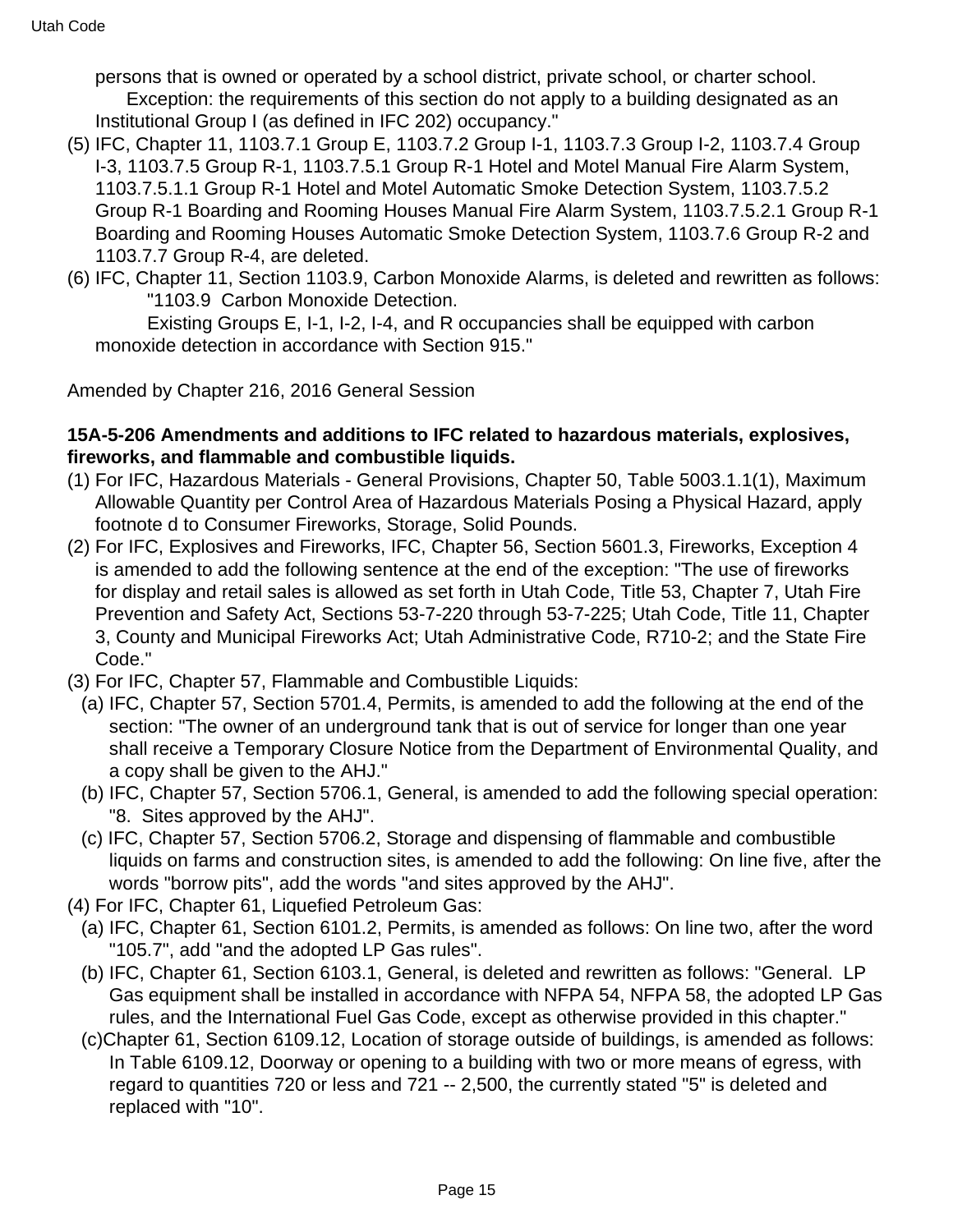- (d) IFC, Chapter 61, Section 6109.15.1, Automated Cylinder Exchange Stations, is amended as follows: Item # 4 is deleted.
- (e) IFC, Chapter 61, Section 6110.1, Temporarily out of service, is amended as follows: On line two, after the word "discontinued", add the words "for more than one year or longer as allowed by the AHJ,".

Amended by Chapter 216, 2016 General Session

#### **15A-5-207 Amendments and additions to IFC related to existing buildings and referenced standards.**

 IFC, Chapter 80, Referenced Standards, is amended as follows: Under the heading NFPA - National Fire Protection Association, add Standard reference: "NFPA 96, Standard for Ventilation Control and Fire Protection of Commercial Cooking Operations, 2011 edition."

Amended by Chapter 216, 2016 General Session

#### **15A-5-208 Blasting permits.**

- (1) An operational permit is required for the use of any quantity of explosives or explosive materials for the purpose of blasting.
- (2) The State Fire Marshal Division shall issue blasting permits:
	- (a) for those locations where the local fire department that has jurisdiction of the location of the blast does not have a procedure in place for issuing blasting permits; and
	- (b) for multiple blasting activities that are part of one project and that involve conducting blasts in the jurisdictions of more than one fire department.
- (3) The State Fire Marshal Division shall adopt rules pursuant to Title 63G, Chapter 3, Utah Administrative Rulemaking Act, as necessary to implement the procedure of issuing blasting permits under this section.

Enacted by Chapter 84, 2012 General Session

## **Part 3 Amendments and Additions to National Fire Protection Association Incorporated as Part of State Fire Code**

#### **15A-5-301 General provisions.**

The amendments and additions in this part to the NFPA are adopted for application statewide.

Enacted by Chapter 14, 2011 General Session

#### **15A-5-302 Amendments and additions to NFPA related to National Fire Alarm Code.**

- For NFPA 72, National Fire Alarm Code, 2013 edition:
- (1) NFPA 72, Chapter 2, Section 2.2, NFPA Publications, is amended to add the following NFPA standard: "NFPA 20, Standard for the Installation of Stationary Pumps for Fire Protection, 2013 edition."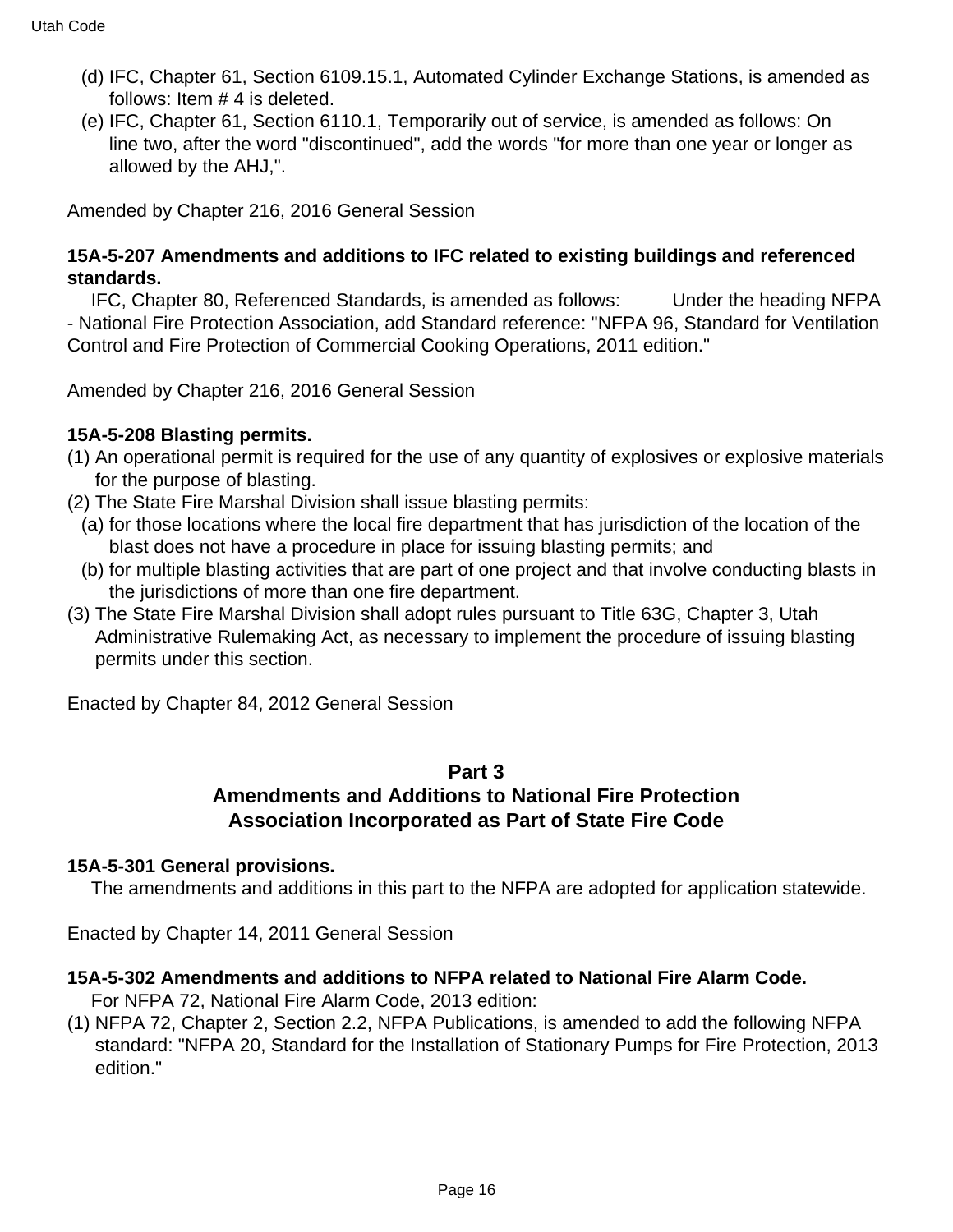- (2) NFPA 72, Chapter 10, Section 10.5.1, System Designer, Subsection 10.5.1.1.2(2), is deleted and rewritten as follows: "National Institute of Certification in Engineering Technologies (NICET) fire alarm level II certified personnel."
- (3) NFPA 72, Chapter 10, Section 10.5.2, System Installer, Subsection 10.5.2.2(2), is deleted and rewritten as follows: "National Institute of Certification in Engineering Technologies (NICET) fire alarm level II certified personnel."
- (4) NFPA 72, Chapter 10, Section 10.5.3, Inspection, Testing, and Maintenance Personnel, Subsection 10.5.3.1, is deleted and rewritten as follows: "Service personnel shall be qualified and experienced in the inspection, testing, and maintenance of fire alarm systems. Qualified personnel shall meet the certification requirements stated in rule made by the State Fire Prevention Board in accordance with Title 63G, Chapter 3, Utah Administrative Rulemaking Act."
- (5) NFPA 72, Chapter 10, Section 10.13, Fire Alarm Signal Deactivation, Subsection 10.13.2, is amended to add the following sentence: "When approved by the AHJ, the audible notification appliances may be deactivated during the investigation mode to prevent unauthorized reentry into the building."
- (6) In NFPA 72, Chapter 23, Section 23.8.5.9, Signal Initiation -- Fire Pump, Subsection 23.8.5.9.3 is added as follows: "Automatic fire pumps shall be supervised in accordance with NFPA 20, Standard for the Installation of Stationary Pumps for Fire Protection, and the AHJ."
- (7) NFPA 72, Chapter 26, Section 26.3.4, Indication of Central Station Service, Subsection 26.3.4.7 is amended as follows: On line two, after the word "notified", insert the words "without delay".

Amended by Chapter 216, 2016 General Session

#### **15A-5-303 Amendments and additions to NFPA related to manufacture, transportation, storage, and retail sales of fireworks.**

- (1) For purposes of this section and subject to Subsection (2), the Utah Fire Prevention Board shall adopt standards by rule for the retail sales of consumer fireworks, and in doing so, shall consider the applicable provisions of NFPA 1124, Chapter 7, Retail Sales of Consumer Fireworks.
- (2) NFPA 1124 Manufacture, Transportation, Storage, and Retail Sales of Fireworks and Pyrotechnic Articles:
	- (a) In NFPA 1124, Chapter 7, Section 7.2, Special Limits for Retail Sales of Consumer Fireworks, Subsection 7.2.8 is added as follows: "Display of Class C common state approved explosives inside of buildings protected throughout with an automatic fire sprinkler system shall not exceed 25% of the area of the retail sales floor or exceed 600 square feet, whichever is less."
	- (b) In NFPA 1124, Chapter 7, Section 7.2, Special Limits for Retail Sales of Consumer Fireworks, Subsection 7.2.9 is added as follows: "Rack storage of Class C common state approved explosives inside of buildings is prohibited."
	- (c) NFPA 1124, Chapter 7, Section 7.3.1, Exempt Amounts, Subsection 7.3.1.1, is deleted and rewritten as follows: "Display of Class C common state approved explosives inside of buildings not protected with an automatic fire sprinkler system shall not exceed 125 pounds of pyrotechnic composition."
	- (d) NFPA 1124, Chapter 7, Section 7.3.15.2, Height of Sales Displays, Subsection 7.3.15.2.2, is amended as follows: On line three delete "12 ft. (3.66m)" and replace it with "6 ft.".

Enacted by Chapter 14, 2011 General Session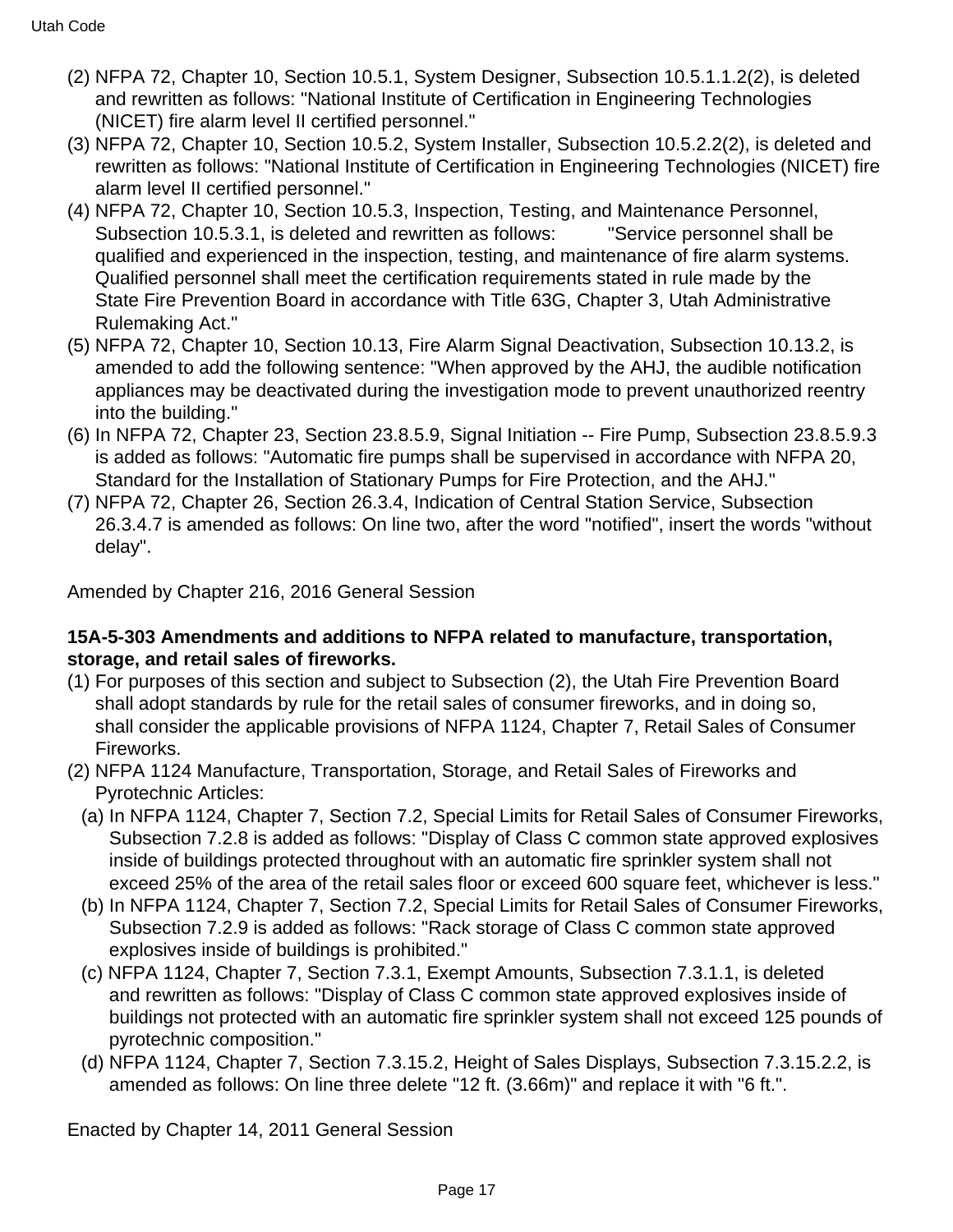# **15A-5-304 Amendments and additions to NFPA related to Automatic Fire Sprinklers Systems.**

- (1) NFPA 13, Installation of Sprinkler Systems, 2013 edition.
	- (a) NFPA 13, Chapter 8, Section 15.22, System Subdivision, is deleted and rewritten as follows: "8.15.22 System Subdivision - Floor/Zone Control Valves. Individual floor/zone control valves shall be used at the riser at each floor for connections to piping serving floor areas in excess of 5,000 square feet."
	- (b) NFPA 13, Chapter 8, Section 8.17.1.1, Local Waterflow Alarms, is amended by adding a new subsection as follows: "8.17.1.1.1 Single Tenant Occupancies. An approved audible/visual waterflow alarm (horn/strobe) shall be provided in the interior of the building, in a normally occupied location, to alert the occupants of the fire sprinkler system activation."
	- (c) NFPA 13, Chapter 8, Section 8.17.1.1, Local Waterflow Alarms, is amended by adding a new subsection as follows: "8.17.1.1.2 Multi-Tenant Occupancies. An approved audible/visual waterflow alarm (horn/strobe) shall be provided in the interior of each tenant space, in a normally occupied location, to alert the occupants of the fire sprinkler system activation."
	- (d) NFPA 13, Chapter 8, Section 8.17.1.1, Local Waterflow Alarms, is amended by adding a new subsection as follows: "8.17.1.1.3 Exterior Waterflow Alarm. An approved audible/visual waterflow alarm (horn/strobe) shall be provided on the exterior of the building in a location approved by the AHJ."
- (2) NFPA 13D, Installation of Sprinkler Systems in One- and Two-Family Dwellings and Manufactured Homes, 2013 edition.
	- (a) NFPA 13D, Chapter 7, Section 7.6, Alarms, is amended by adding a new subsection as follows: "7.6.1 Exterior Waterflow Alarm. When an alarm initiating device is included, an approved audible/visual waterflow alarm (horn/strobe) shall be provided on the exterior of the building in a location approved by the AHJ."
	- (b) NFPA 13D, Chapter 7, Section 7.6, Alarms, is amended by adding a new subsection as follows: "7.6.2 Interior Alarm. When an alarm initiating device is included, an interior fire alarm notification appliance is also required to sound throughout the dwelling. An approved audible sprinkler flow alarm to alert the occupants of the dwelling in a normally occupied location when the flow switch is activated must be provided."
- (3) NFPA, Standard 13R, Installation of Sprinkler Systems in Residential Occupancies up to and Including Four Stories in Height, 2013 edition.
	- (a) NFPA 13R, Chapter 6, Section 6.8, Valves, is amended by adding a new subsection as follows: "6.8.9 Floor/Zone Control Valves. Individual floor/zone control valves shall be used at the riser at each floor for connections to piping serving floor areas in excess of 5,000 square feet."
	- (b) NFPA 13R, Chapter 6, Section 16, Alarms, is amended by adding a new subsection as follows: "6.16.1.1 Local Waterflow Alarms. An approved audible/visual waterflow alarm (horn/strobe) shall be provided in the interior of each residential unit/tenant space, in a normally occupied location, to alert the occupants of the fire sprinkler system activation."
	- (c) NFPA 13R, Chapter 6, Section 16, Alarms, is amended by adding a new subsection as follows: "6.16.1.2 Exterior Waterflow Alarm. An approved audible/visual waterflow alarm (horn/strobe) shall be provided on the exterior of the building in a location approved by the AHJ."

Enacted by Chapter 216, 2016 General Session